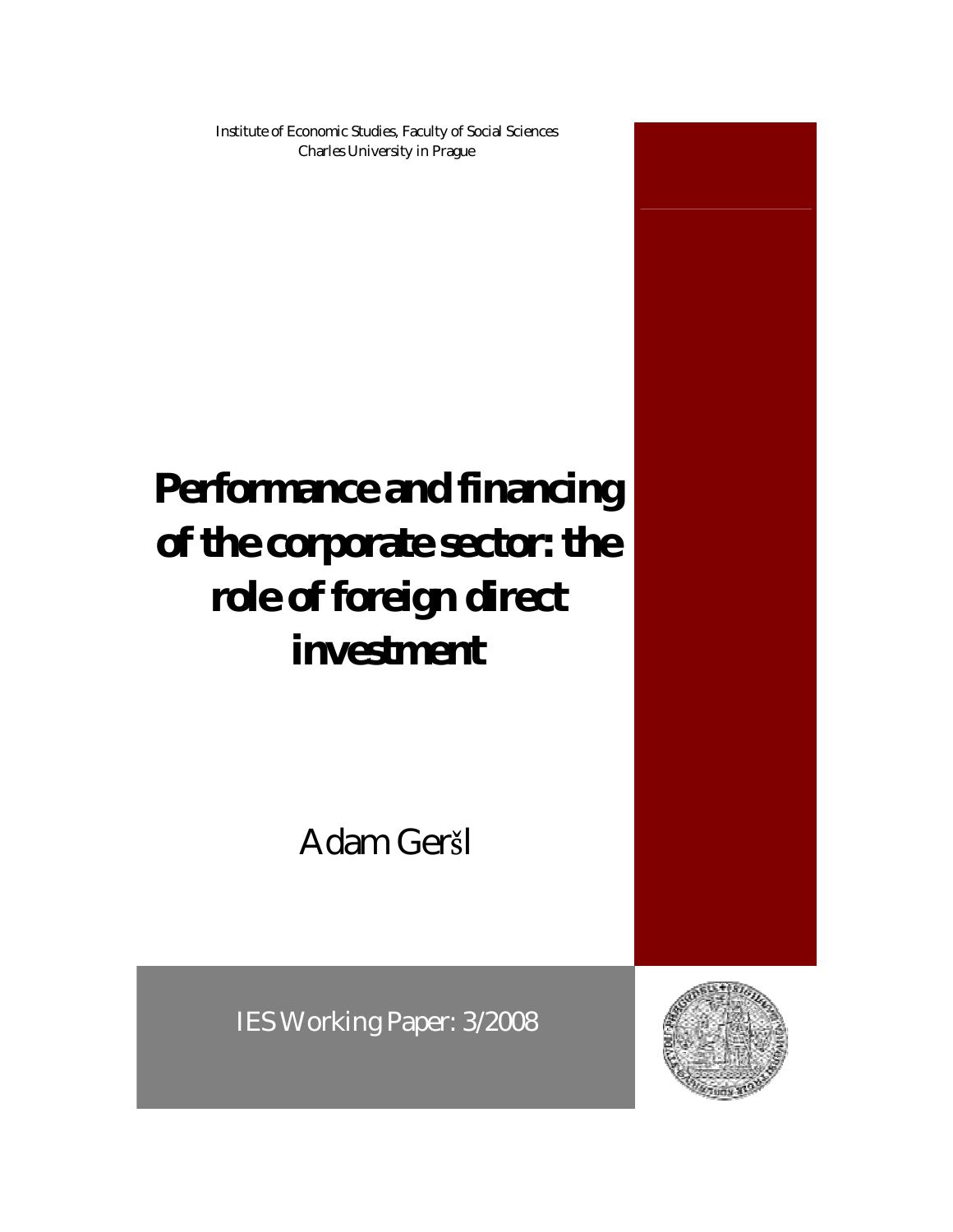Institute of Economic Studies, Faculty of Social Sciences, Charles University in Prague

[UK FSV – IES]

Opletalova 26 CZ-110 00, Prague E-mail : ies@fsv.cuni.cz http://ies.fsv.cuni.cz

Institut ekonomických studií Fakulta sociálních věd Univerzita Karlova v Praze

> Opletalova 26 110 00 Praha 1

E-mail : ies@fsv.cuni.cz http://ies.fsv.cuni.cz

**Disclaimer**: The IES Working Papers is an online paper series for works by the faculty and students of the Institute of Economic Studies, Faculty of Social Sciences, Charles University in Prague, Czech Republic. The papers are peer reviewed, but they are *not* edited or formatted by the editors. The views expressed in documents served by this site do not reflect the views of the IES or any other Charles University Department. They are the sole property of the respective authors. Additional info at: ies@fsv.cuni.cz

**Copyright Notice**: Although all documents published by the IES are provided without charge, they are licensed for personal, academic or educational use. All rights are reserved by the authors.

**Citations**: All references to documents served by this site must be appropriately cited.

**Bibliographic information**:

Geršl, A. (2008). " Performance and financing of the corporate sector: the role of foreign direct investment " IES Working Paper 3/2008. IES FSV. Charles University.

This paper can be downloaded at: http://ies.fsv.cuni.cz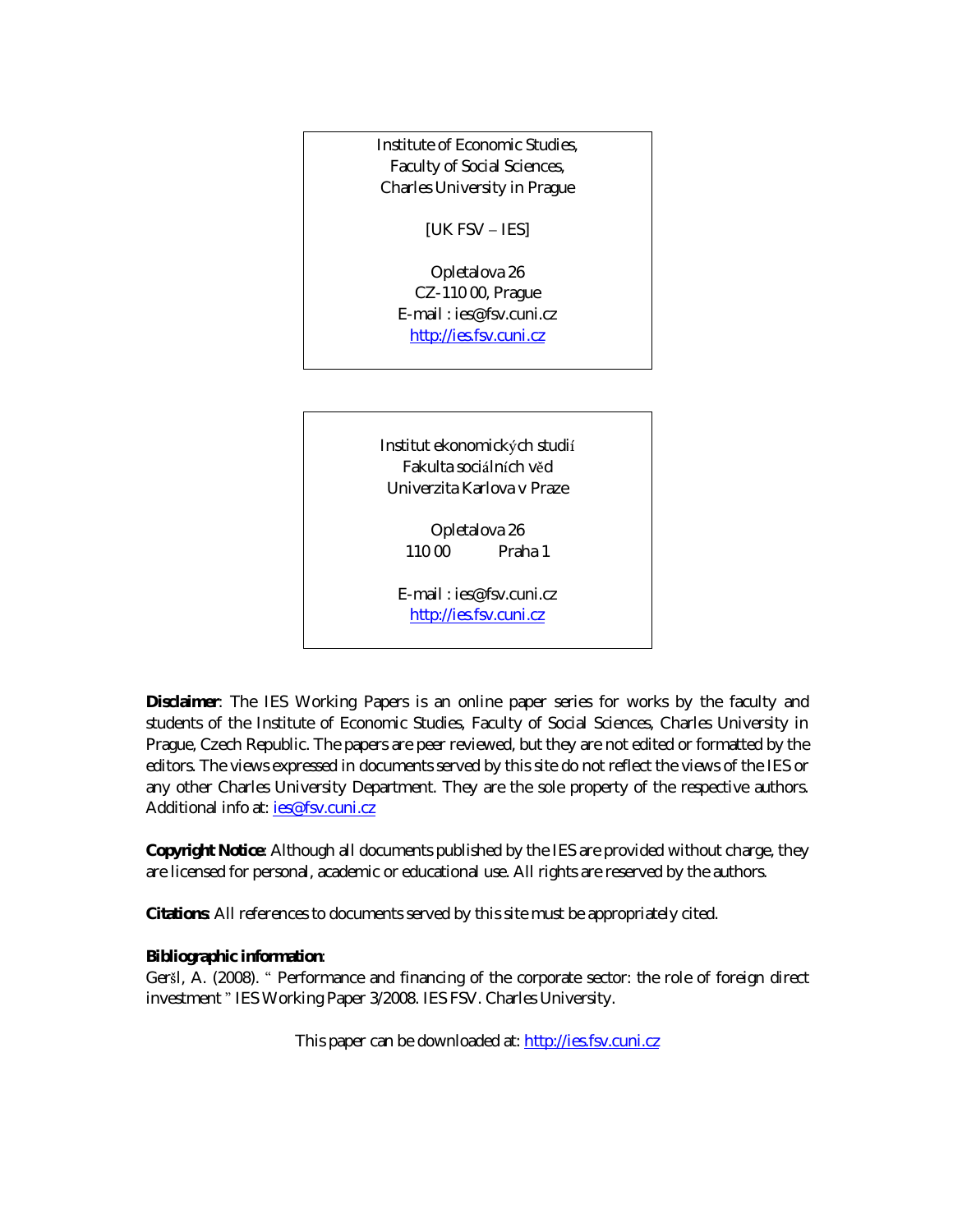## **Performance and financing of the corporate sector: the role of foreign direct investment**

### Adam Geršl #

# IES, Charles University Prague and Czech National Bank, Economic Research Department E-mail: adam.gersl@cnb.cz

March 2008

**Abstract:**

Foreign direct investment has been one of the main drivers of economic developments over the past few years in Central and Eastern Europe (CEE). Within the ongoing globalization and international division of labor, a large number of foreign companies have established production units in CEE countries to benefit from low labor costs and other advantages. This study looks both in theoretical and empirical terms at whether large foreign presence has also affected domestic firms. Foreign firms might both intentionally and unintentionally influence the productivity, financing and export performance of local firms within the same industry or across industries along the production chain via sub-supplier and client linkages. Economic theory does not suggest unambiguous answer to a question whether the influence is positive or negative. For answering the question, both firm-level and industry-level data on performance, financing and exports and interactions of firms within production chain in the Czech Republic are analyzed.

**Keywords**: foreign direct investment; productivity; corporate finance; export performance

**JEL:** F21, D24, L60, G32, F40.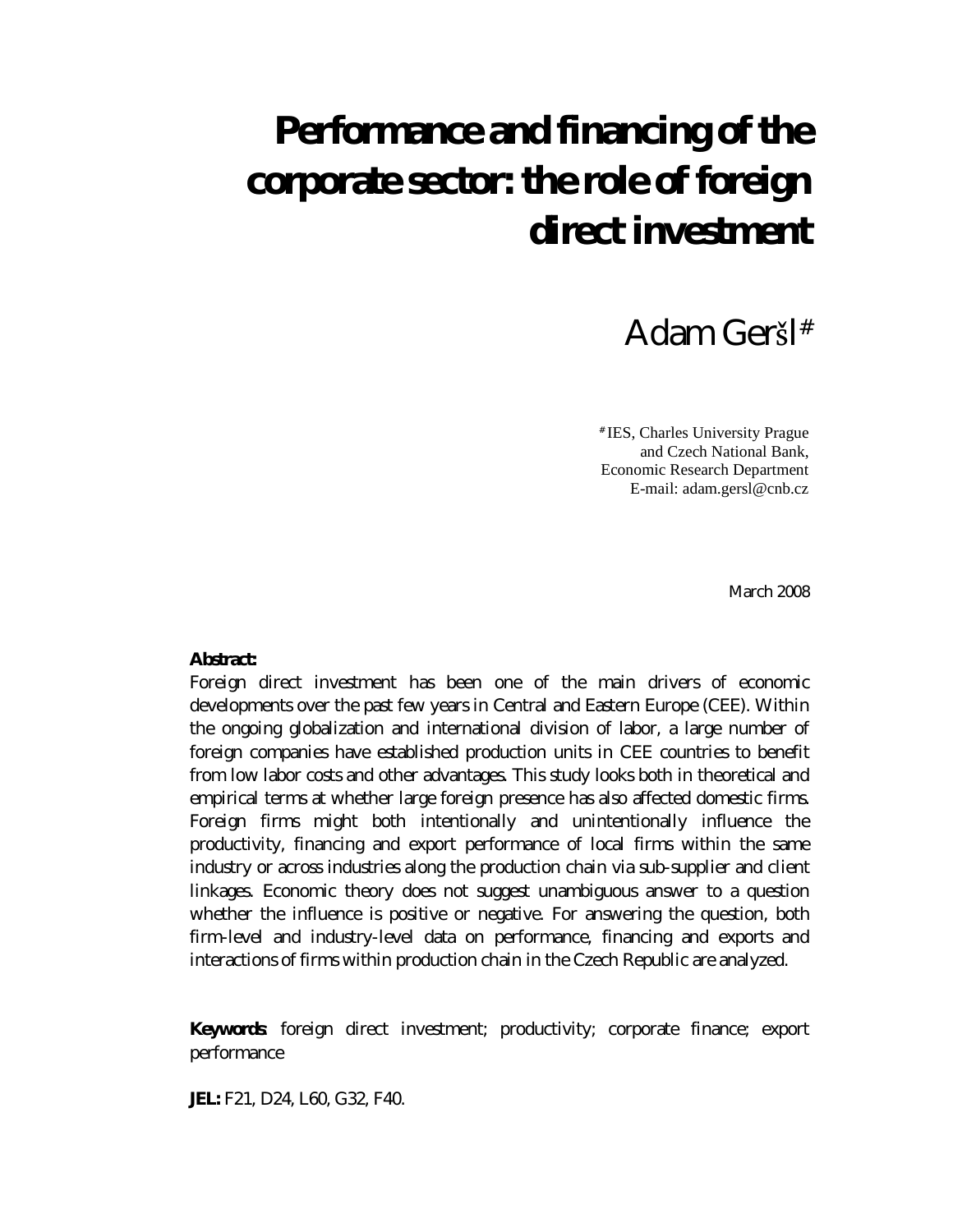**Acknowledgements:**

The author would like to thank Ieva Rubene and Tina Zumer for helpful comments and the help with data. The paper was supported by the Czech Ministry of Education Grant MSMT 0021620841. The findings, interpretations and conclusions expressed in this paper are entirely those of the author and do not represent the views of any of the above-mentioned institutions.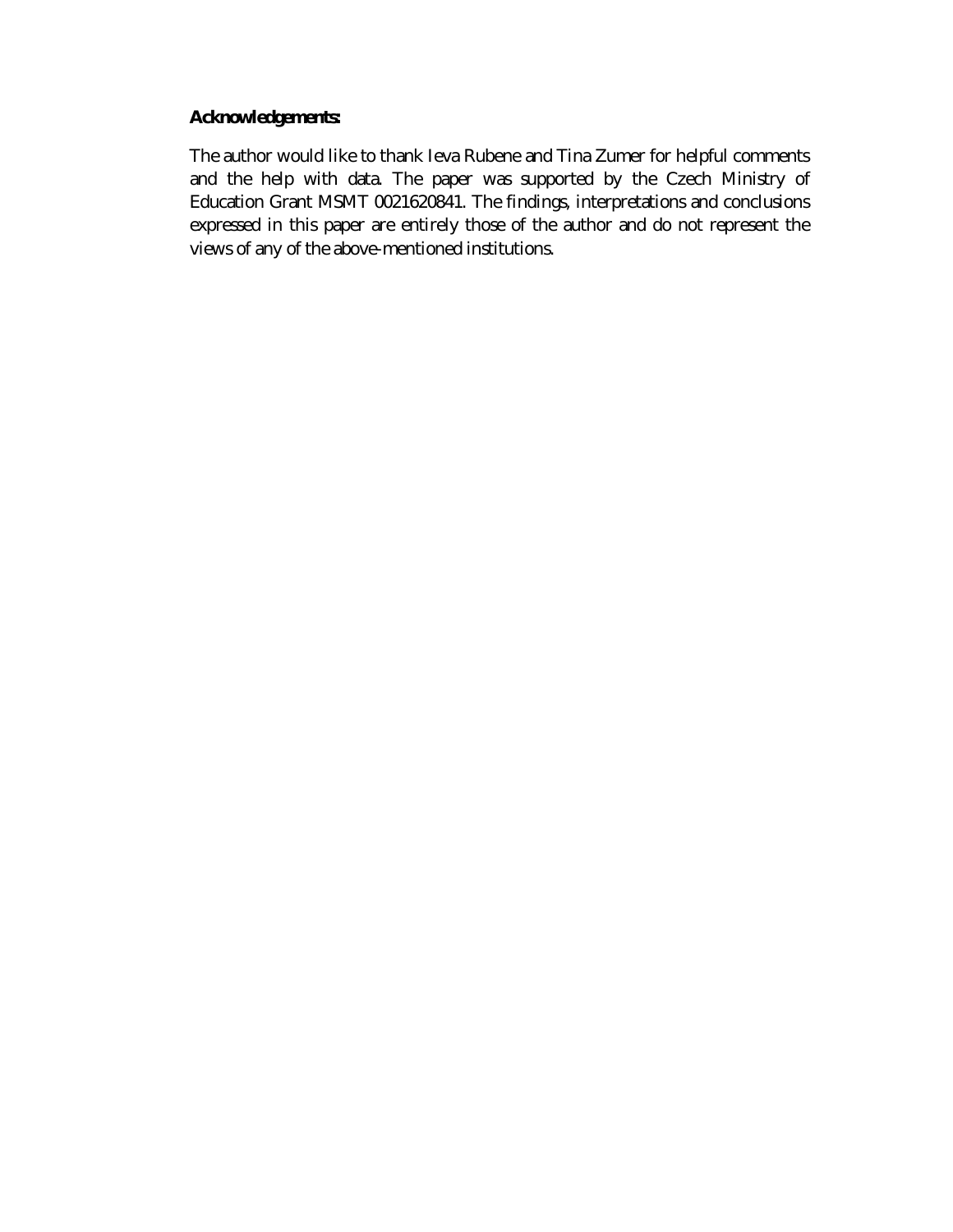#### **1. Introduction**

1

The Czech Republic, similarly to other Central and Eastern European (CEE) countries, has attracted foreign direct investment (FDI) successfully during 1990s, mainly thanks to privatization, the lack of domestic capital needed for economic transition and EU accession prospects. Later, mainly after 2000, other determinants of FDI, such as wage cost factors, the size and location of the market and FDI policies have gained in importance. Within the economic globalization process, a number of important foreign and multinational firms have selected the Czech Republic as a country to which to relocate the production, logistics and in some cases also some parts of research and development.

Cross-border capital flows in today's globalized world create a number of important challenges for both academic economists as well as policymakers. In general, FDI can bring substantial benefits to the host economy (Jones and Colin, 2006). Looking at the firms level, a foreign-owned company, usually being part of a multinational enterprise, is larger, more capital intensive, has more skilled labour, higher technological knowledge and a greater productivity level compared to domestic companies. In addition, foreign firms have usually better access to financing, either from the parent company or from the banks given their superior performance. Finally, firms that were established within the relocation process in order to supply to parent companies abroad increase export performance of the host country. Thus, attracting FDI brings benefits for the host economy in terms of higher investment, employment and output of these firms, with resulting effect on the overall GDP growth. These effects have been labeled direct effects of FDI.

However, FDI can also have some indirect effects on the host economy, namely on local (i.e. domestically-owned) companies. These indirect effects, in the literature labeled "spillovers", emerge due to interactions of foreign and local (i.e. domestic) firms both within an industry as well as across industries, along the production chain. Available evidence and academic literature focuses mainly on productivity spillovers (Blomstrom and Kokko 1998). Productivity spillovers refer to transfer of technology in a broader sense, including organizational and managerial practices and know-how, from foreign firms to domestic firms. Nevertheless, there are additional at least two important spillovers from foreign to domestic firms: the so-called market access spillover and the "financing" spillover.<sup>1</sup> Market access

<sup>&</sup>lt;sup>1</sup> There might be some other "indirect" effects as well: Ayygari and Kosova (2006), for example, look at whether inflows of FDI facilitate domestic entrepreneurship.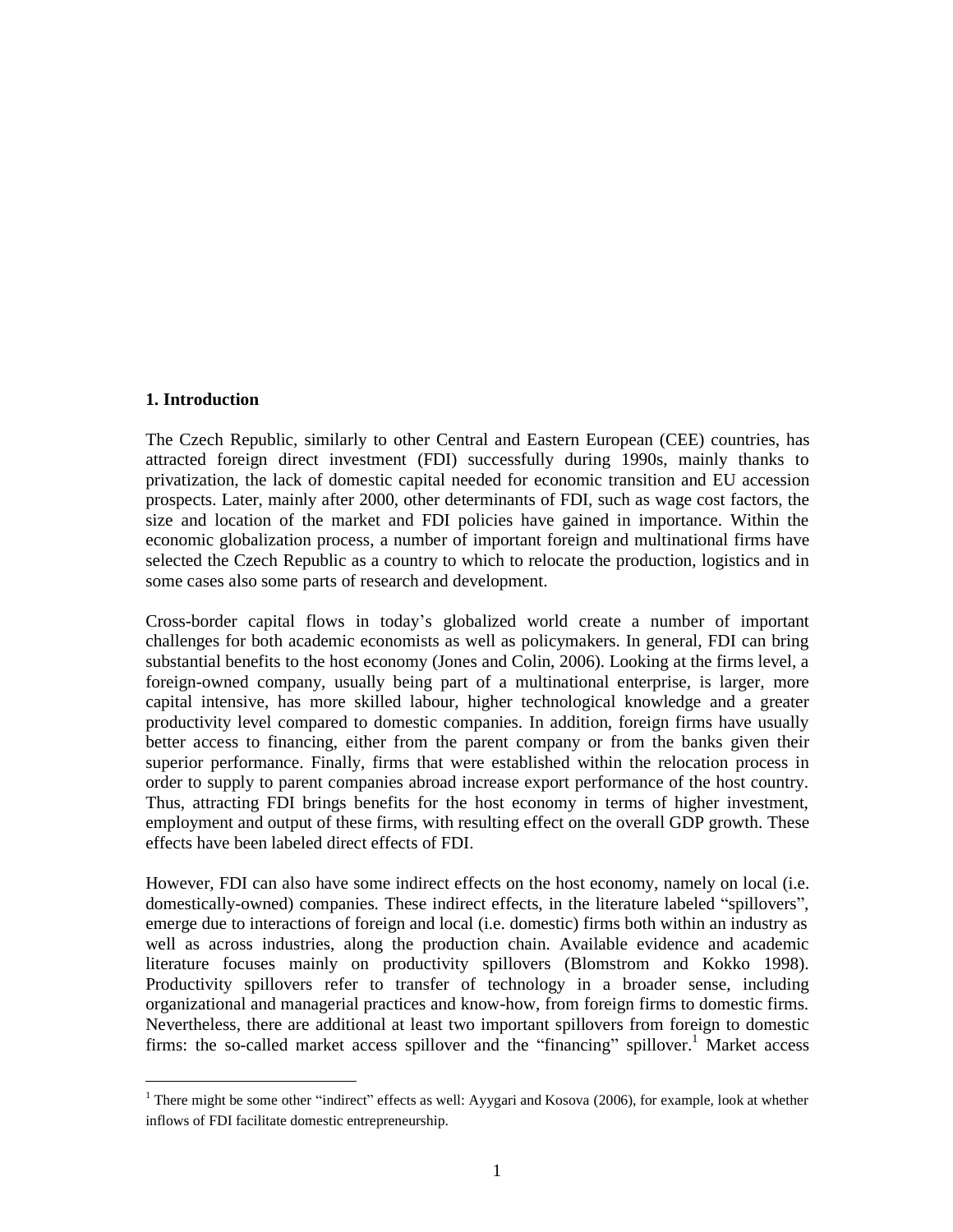spillover can be found if increased foreign presence in the corporate sector leads to an increase of export performance of domestic firms. Under financing spillover we understand a situation where entry of foreign firms facilitates the access of local firms to external financing.

Foreign direct investment can also introduce some risks into the economy. Companies established within the relocation of production process strengthen the export orientation of the economy and thus increases the dependence of the domestic development on the external environment, which may lead to higher volatility in the economy's performance (Bergin et al., 2006). In addition, transfers of profit from foreign-owned corporations may put pressure on current account and exchange rate of the host economy (Geršl 2007). Moreover, existing empirical literature on productivity spillovers often finds negative effects, suggesting that inflow of FDI can have also detrimental impact on performance of local firms. As regards the impact on financial sector, subsidiaries of foreign firms may rely more on intra-group finance than on financing from local banks, effectively slowing down the development of local financial sector and the depth of domestic financial intermediation (Geršl and Hlavá ček 2007).

In this paper, we analyze the three indirect effects (spillovers) of FDI mentioned above, i.e. productivity, market access and financing spillover, using firm-level data on manufacturing industries of the Czech Republic. The motivation to look more in detail into spillovers from FDI helps us understand the results of interaction between foreign and domestic companies, and thus possible consequences of huge inflow of FDI that the CEE countries have been experiencing so far.

In comparison to existing studies on spillovers in the CEE countries (Jarolím 2000; Kinoshita 2001; Javorcik and Spatareanu 2003; Damijan et al. 2003; Javorcik 2004; Merlevede and Schoors 2005, 2006), this paper offers value added in two main areas: first, it analyzes the most recent data, over the period 2000-2005, while most of the available literature focused on the late 1990s. Second, it does not analyze only productivity spillovers as the mentioned studies, but focuses also on the other two spillovers, the market access and the financing spillover. While the former has been already partly researched and discussed in the literature (Aitken et al. 1997), we are not aware of any study focusing on the latter. Thus, this study provides the first attempt to analyze empirically the effect of FDI on financial structure of local companies.

The paper is structured as follows: Section 2 provides an overview of the FDI inflows and FDI inward positions in the Czech Republic in comparison with selected countries of the region. Section 3 reviews the channels through which the three spillovers can work. Section 4 presents the firm-level data used for the analysis and analyzes the foreign presence in the manufacturing sector. Section 5 reveals the estimation strategy and describes the construction of variables of foreign presence used in the subsequent estimations. Section 6 attempts at estimating the productivity spillovers, using the Levinsohn and Petrin (2003) methodology. Section 7 estimates the extent of market access spillover, taking into account the data limitation. Section 8 focuses on analysis of financing spillover, looking at the effect of foreign presence on the degree of external financing and the level of financing costs of domestic companies. Section 9 concludes.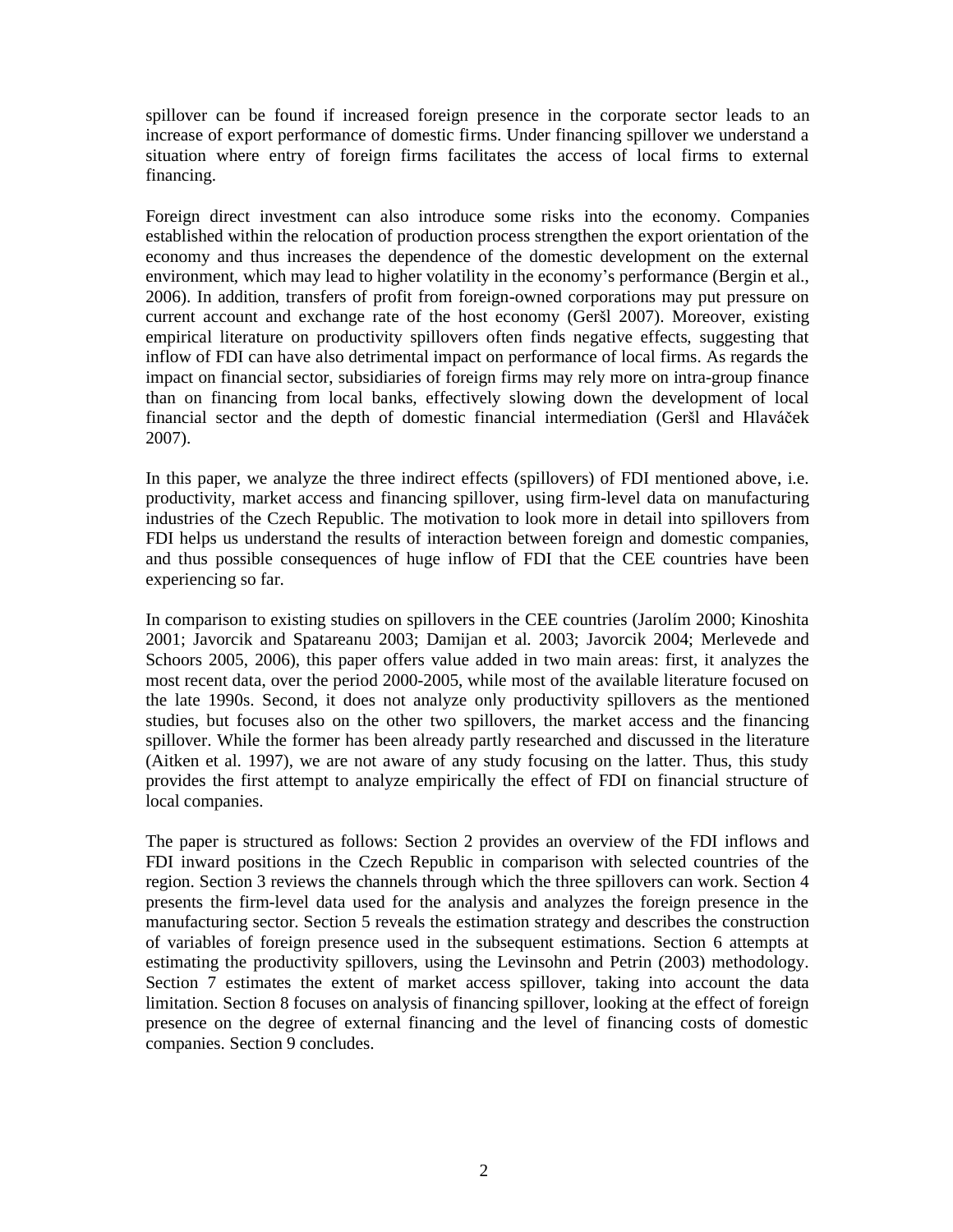#### **2. FDI inflows: international comparison and industrial structure**

Existing literature identifies two main motives for FDI: market seeking motive and efficiency seeking motive. Market seeking motive means that foreign firms establish their subsidiaries in the host country in order to be closer to potential customers and take advantage of rapidly growing markets. On the other hand, efficiency seeking motive means that foreign companies look for those territories to establish their production units in order to economise on costs. The CEE countries have attracted both types of investments, given the rapid growth of their internal markets as well as wage and other costs advantages relative to developed Europe.

The Czech Republic has been one of the most important target countries to attract foreign direct investment. The stock of FDI as a percentage of GDP increased from around 35% in 2000 to 50% in 2005, a third highest figure in relative terms among CEE countries (after Estonia and Hungary). The inflow of FDI has been on average 7.5% of GDP annually over the period 2000-2005 (Chart 1).

Chart 1: Inflow of FDI and inward FDI stock in CEE countries (in % of GDP)



Source: WIIW, Geršl et al. (2007)

As Geršl et al. (2007) describe, the majority of FDI to CEE countries went into services. This holds also for the Czech Republic. Table 1 shows that the industrial structure of the stock of FDI in the Czech Republic corresponds to the structure of total FDI in the CEE countries. Financial intermediation, trade, real estate and business services and transport and communication account for around 50% of the total FDI inward stock in the Czech Republic, similarly as in total CEE. Inflow of FDI into the services sector was usually motivated by market seeking and supplying cost optimisations, but outsourcing and FDI in export oriented services seem to have become an important factor as well. Most of the FDI in services can be related to past privatisations in the banking sector or telecommunications.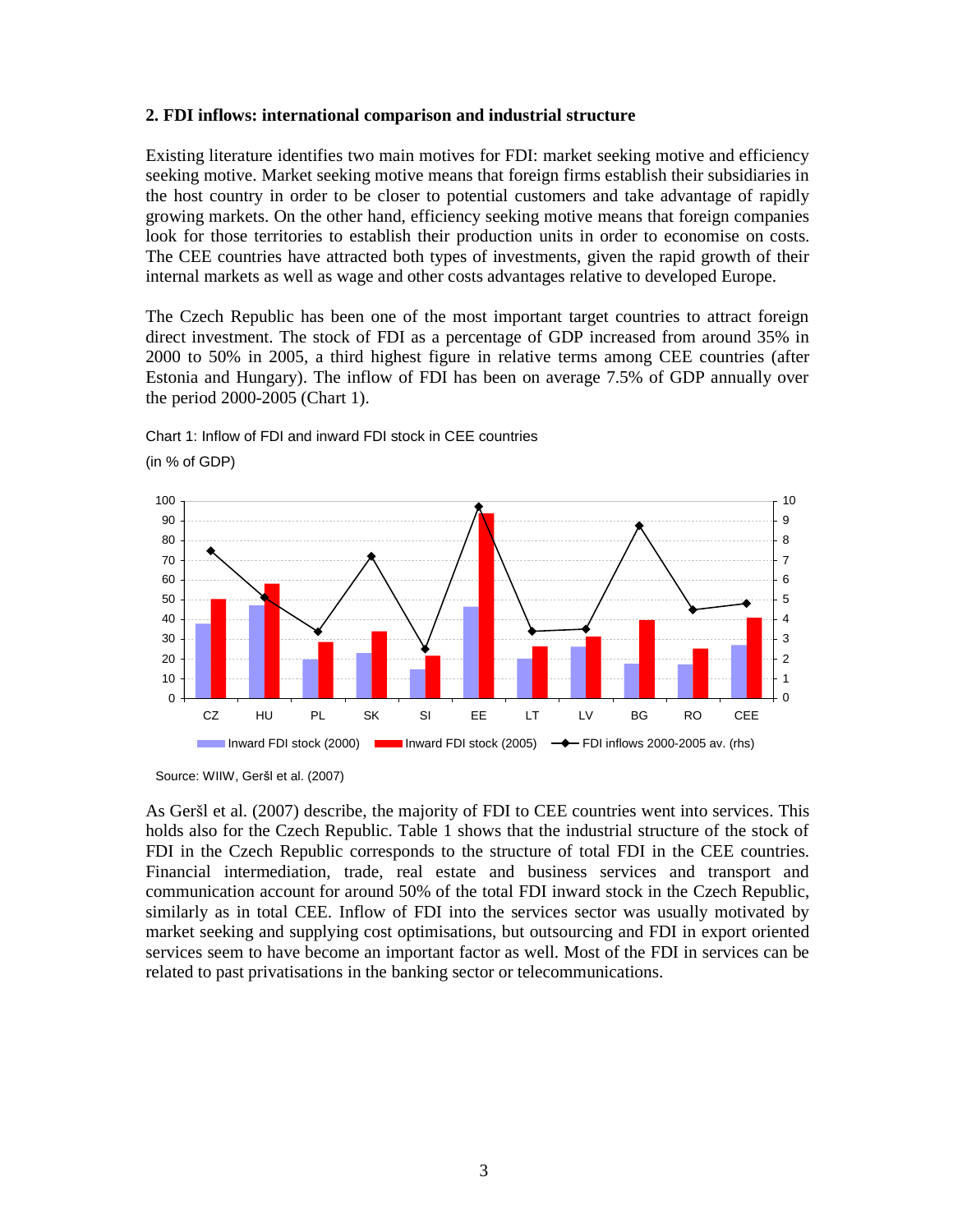Table 1: Industrial structure of the stock of inward FDI

|                                     | Czech Republic | CEE total |
|-------------------------------------|----------------|-----------|
| manufacturing                       | 38.1           | 40.0      |
| financial intermediation            | 18.8           | 16.1      |
| wholesale, retail trade             | 9.8            | 14.3      |
| real estate and business activities | 12.3           | 12.1      |
| transport, communication            | 12.1           | 7.9       |
| electricity, gas and water supply   | 5.7            | 4.9       |
| other                               | 3.2            | 4.7       |

(in % of total inward stock of FDI; Czech Republic as of end-2005, CEE total as of end-2004)

Source: WIIW, CNB, Geršl et al. (2007).

Manufacturing accounts for around 40% of total FDI inward stock both in the Czech Republic and in the CEE total. Inflow of FDI into this sector has been mainly motivated by low input costs and production cost economisation. It is also a sector where the most green-field investments were made. However, some FDI in manufacturing has also been driven by privatization and the market-servicing motive.

Chart 2: FDI in manufacturing by sub-industries

(in % of total FDI in manufacturing)



The structure of existing FDI in manufacturing sector in the Czech Republic corresponds to a large extent to the structure across the whole CEE region, the only exception being a relatively important position of motor vehicles and other transport equipments. This is a result of the past privatizations, but also several new, green-field investments in this sub-sector including a number of foreign sub-suppliers to the automotive industry.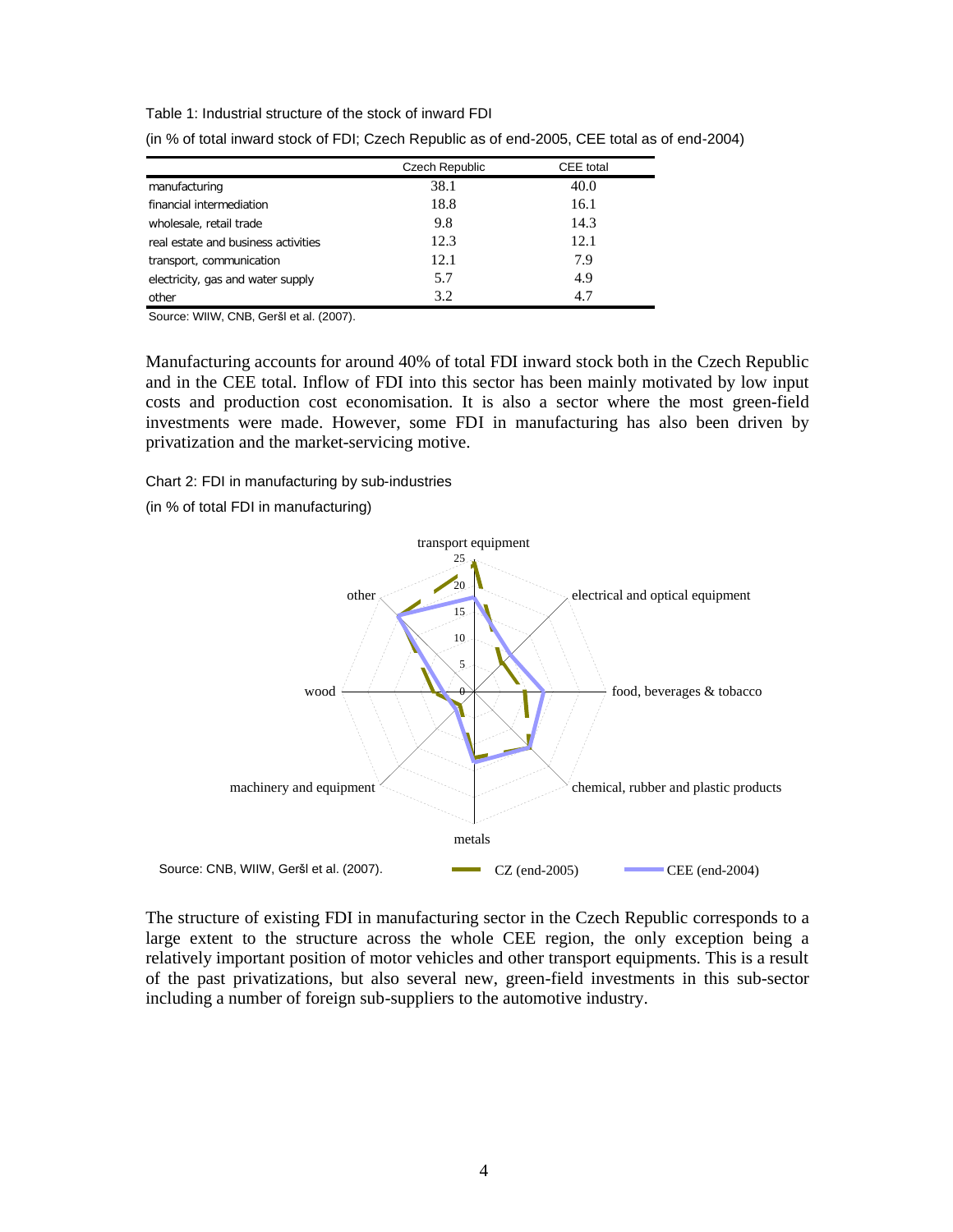#### **3. Channels of indirect effects of FDI on domestic firms**

Available literature on spillovers differentiates between horizontal and vertical spillovers (Javorcik 2004; Merlevede and Schoors 2005). If local firms benefit from the presence of foreign companies in their sector, we refer to horizontal spillovers, while if local firms benefit from interaction with foreign firms upstream or downstream in the production chain, we refer to vertical spillovers. In this sense, backward spillovers denote spillovers from the foreign firm to its local sub-supplier (upstream – or backward - in the production chain), while forward spillovers refer to the spillovers from foreign firms to their local customers (downstream – or forward - in the production chain).

Majority of literature on spillovers deals with productivity spillovers (Schoors and van der Tol 2002; Javorcik and Spatareanu 2003; Damijan et al. 2003; Javorcik 2004; Merlevede and Schoors 2005, 2006; Geršl et al. 2007). In this stream of literature, three main channels for horizontal spillovers are identified: demonstration channel, labour market channel and competition channel (Kokko 1992).

Within the demonstration channel, local firms may try to imitate foreign firm's technology. Of course, informed foreign companies will try to prevent technology leakage to the local competitors, so that the potential for the spillover running via this channel may be limited. Another strategy of foreign firms to prevent imitation by local competitors is not to bring their state-of-the-art technologies, but those technologies that are only slightly more advanced than those of the local firms (Glass and Saggi 1998). This would also adversely affect the potential for horizontal spillovers. The labour market channel works via labour turnover from foreign firms' trained workers to local firms (Fosfuri et al. 2001). However, foreign presence can have also detrimental effect on the local firms through this channel, as it can brain drain local talents from the local firms to the foreign affiliates (Balock and Gertler 2004). Within the competition channel, entry of foreign firms increases competition in the host economy and forces local firms to use existing resources more efficiently and to adopt better technologies (Blomstrom and Kokko 1998). On the other hand, if the competition induced by the entry of foreign firms is too high, less productive local firms may be driven out of the market (market stealing effect, see Aitken and Harrison 1999).

Empirical evidence suggests that more potential for spillovers exists in interaction of local and foreign firms within the production chain (vertical spillovers). Backward vertical spillovers emerge when foreign firms intentionally assist local sub-suppliers to deliver high-quality inputs and share with them superior technology. The intentionality of transferring the knowledge and technology is a feature that makes vertical spillovers qualitatively different and in effect probably more powerful. As Geršl et al. (2007) argue, there are two conditions under which the incentive to help local sub-suppliers exists: first, the transportation costs between the home and the host country must be rather high so that the foreign firm does not have incentive to source its inputs in its home country. Second, the foreign firm must refrain to induce sub-suppliers from its home country to invest in the host country as well, as this would create an isolated enclave of mutually linked foreign firms with limited interaction with the local firms and thus limited potential for spillovers. Being a sub-supplier to a foreign firm provides the local firm with a stable demand for inputs and allows the local firm to invest into appropriate physical capital, build up a stock of experienced workers and accumulate necessary experience, all prerequisites for increased productivity via usage of advanced technology (Merlevede and Schoors 2005). However, if local sub-suppliers are not able to maintain the quality standards for the inputs as required by the foreign customer, backward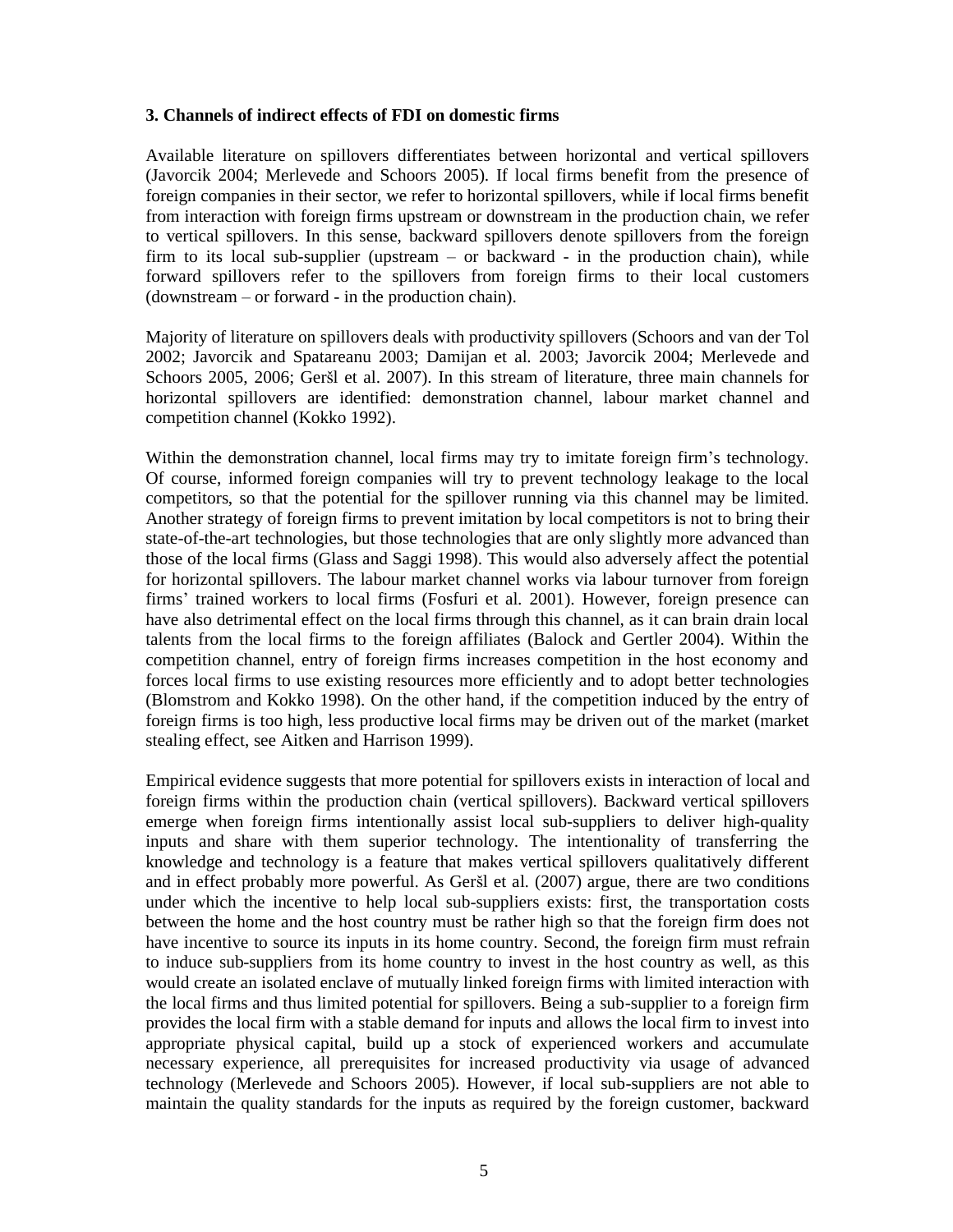vertical spillovers may also be negative, as the foreign firm may turn back to its home country sub-suppliers.

Forward vertical spillovers appear when higher quality inputs produced by foreign firms are used in the production chain by the local firms. In principle, forward vertical spillover may be also negative. For example, if the inputs produced by foreign companies are more expensive and not adapted to the local conditions, in which case they are used only by more productive foreign enterprises that are better equipped to handle the high-quality inputs. This would increase the productivity difference between local and foreign companies.

Given the possible ambivalent net effect of horizontal and vertical productivity spillovers, some studies assume that the spillovers may be non-linear, meaning that the net effect on domestic companies' productivity changes with the degree of foreign presence (Damijan et al. 2003; Merlevede and Schoors 2005, 2006; Geršl et al. 2007). For example, relatively moderate presence of foreign companies may induce positive horizontal spillovers via demonstration channel, but further substantial increase of foreign presence may trigger brain drain and lead to market stealing effect, driving local companies out of the market, meaning negative horizontal spillovers. In other words, foreign presence contributes to an increase in domestic productivity, but if foreign presence increases beyond some threshold, its impact on local productivity turns negative. Recent literature focuses as well on conditions or characteristics that make domestic companies sensitive to spillovers, so-called conditional spillovers (Schoors and van der Tol 2002; Javorcik and Spatareanu 2003; Javorcik 2004; Merlevede and Schoors 2005, 2006). Main characteristics of a firm or industry that affect the conditional spillovers are absorptive capacity of a firm, export orientation, import competition, sectoral competition, firm size and the level and origin of foreign ownership.

Market access spillovers stands for a possibility for local firms to access new markets via marketing and business networks of foreign companies with which local firms interact. As Aitken at al. (1997) put it, "multinational corporations are a natural conduit for information about foreign markets, foreign consumers, and foreign technology, and they provide channels through which domestic firms can distribute their goods. To the extent that multinationals directly or indirectly provide information and distribution services, their activities enhance the export prospects of local firms". In this regards, two channels of market access spillovers might be identified: first, similarly to productivity spillovers, via labour market channel experienced workers from foreign firms may be attracted by local firms, bringing their knowledge and valuable contacts about the foreign distribution networks. This would hold mainly for horizontal spillovers, but available evidence suggests that labour turnover, especially in sale departments and distribution, occurs to a large extent also vertically. Second - and this holds primarily for backward market access spillovers - foreign companies may again intentionally assist domestic sub-suppliers, opening their home markets for the subsupplies. Typical sequencing of such spillover is for a foreign company to start with supplies of inputs from a local firm, and after the quality is on a certain level, the foreign company invites the local firm to supply inputs also to the home production facilities or other subsidiaries in other countries.

Clearly, market access spillover may go hand in hand with productivity spillover and reinforce each other, as the chance to compete in the foreign markets puts pressure on the local firms to increase productivity. Moreover, export-oriented firms are used to higher competition on foreign markets and are usually more productive than firms serving only local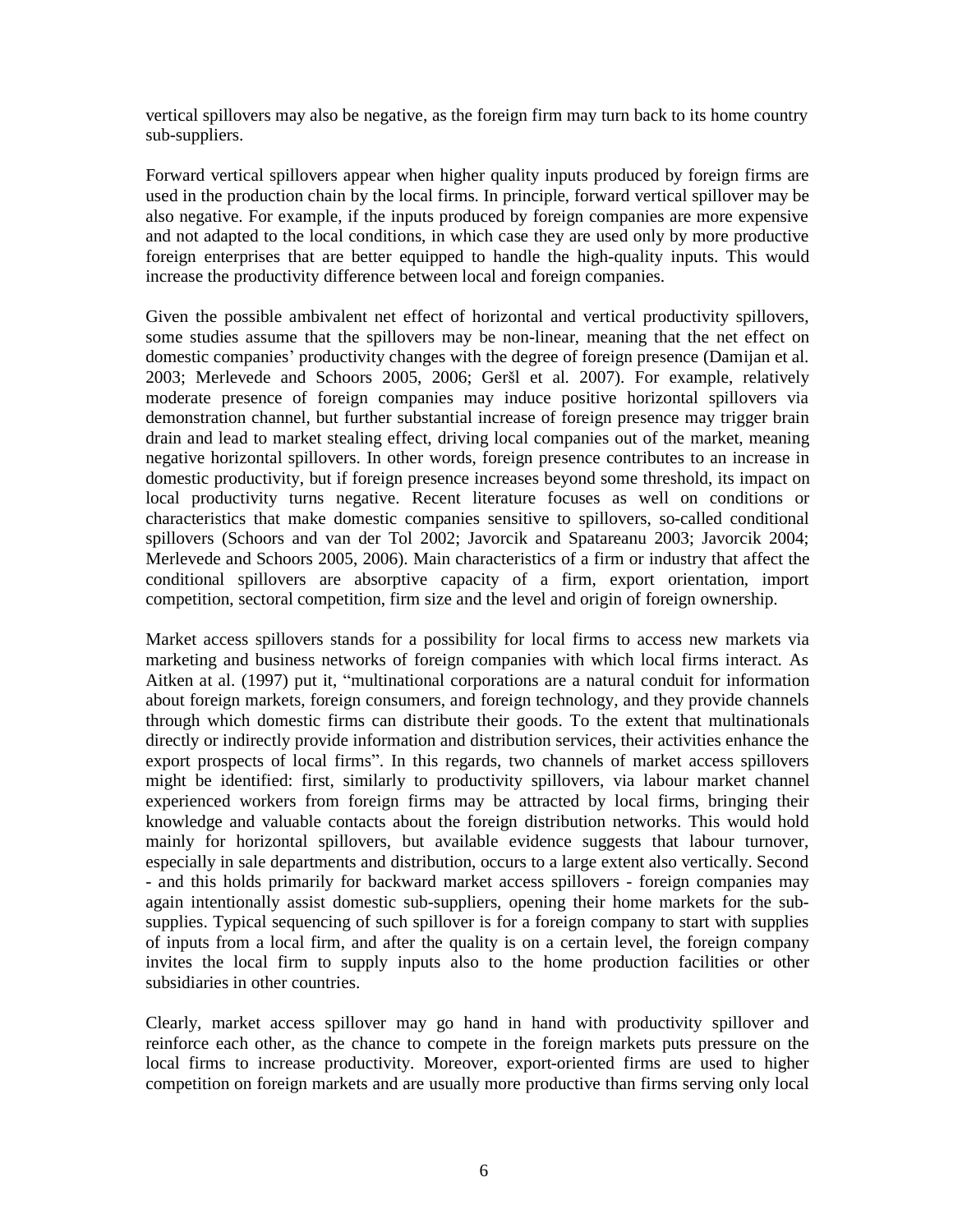markets. Thus, they may be better prepared to adapt advanced technologies (productivity spillover).

In contrast, financing spillover differs slightly from the two previous spillovers, as here it is not the foreign firm that transfers "finance" to local firms. However, local firms' interaction with foreign firms may influence the way local companies are financed. First, increased competition in the sector due to entry of foreign firms may put pressure on profitability and performance of local firms (brain-drain effect, competition effect), which would be immediately seen by creditors (banks), leading to either lower willingness to offer external financing or to more expensive financing (interest rate margin). Thus, we should observe negative horizontal spillovers in financing. Second, interaction between local and foreign firms along production chain, mainly via local firms serving as sub-suppliers, creates a need for local firms to invest into new and advanced technologies. However, new investments must be financed, and the fact that a foreign company provides the local firm with stable a large demand for inputs may help the local company to obtain credit from banks more easily or at least at a lower interest rate margin. Foreign company thus transfers a part of its " creditworthiness" onto the local sub-supplier, effectively providing an implicit guarantee to repay the debt if the investment has been relatively specific.<sup>2</sup>

On this issue, there is no theoretical of empirical literature. The impact if FDI inflows on financing of foreign-owned firms is analyzed in Geršl and Hlavá ček (2007), who focus on the role of intra-group credit in financing subsidiaries across border. They also focus on general impact of FDI on the credit supply from local banks, arguing that the increased incentive of foreign-owned companies to use intra-group credit could lead local banks to turn to domestic firms often serving as sub-suppliers to foreign firms and thus to increase financing of local companies. Thus, on a more macro-level, they actually argue that there might be an indirect positive effect (spillover) from FDI on financing of local companies.

#### **4. Firm-level data on manufacturing in the Czech Republic**

1

For the analysis of spillovers, we used the database Amadeus provided by Bureau van Dijk (September 2006 release). This database provides firm-level data on European corporate sector and we have extracted the data on Czech firms. The data on companies' balance sheet items, profit and loss account and ownership constitute an unbalanced panel over the period 2000-2005.<sup>3</sup> We focus on manufacturing companies (NACE Rev. 1.1 2-digit industries  $15 -$ 36) with minimum of 10 employees and fixed assets and turnover of at least 10 thousand USD.

Table 2 shows the coverage of firms in Amadeus database in comparison to aggregate data on Czech manufacturing sector from WIIW (Vienna Institute for International Studies). The table shows that the Czech sample from Amadeus is a representative sample, as the total turnover

 $2$  Anecdotic evidence suggests that a very special relationship emerges between a foreign firm and its local subsupplier if the local firm is investing into very special assets. Both parties have then interests to keep the business alive even if the local company gets into repayment problems. There have been cases where foreign client has in the end bought out the local sub-supplier in order to safeguard the regularity of needed inputs.

<sup>&</sup>lt;sup>3</sup> Unfortunately, a given release of the Amadeus database does not include history of ownership information, thus the most recent information about the ownership status is used (i.e. as of September 2006) and assumed to be valid over the whole period of analysis.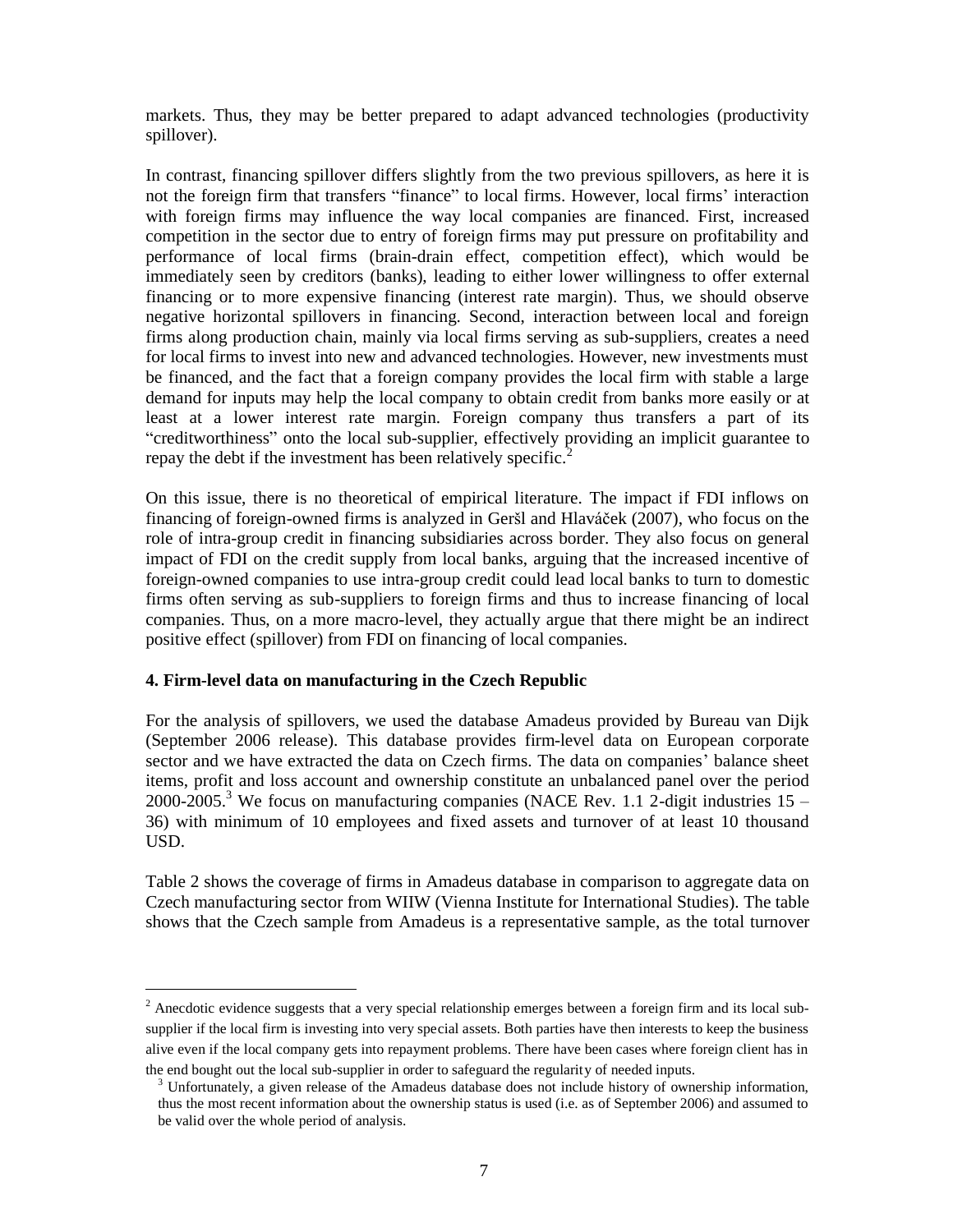from Amadeus reaches 100% of the total manufacturing production from WIIW and almost 90% of employment.<sup>4</sup> At the same time, the industry structure is relatively similar.

Table 2: Sample properties

| Number of firms                                                                            |      | 5011        |
|--------------------------------------------------------------------------------------------|------|-------------|
| o.w. foreign firms                                                                         |      | 618         |
|                                                                                            |      |             |
| Turnover (Amadeus) in % of manufacturing production (WIIW)                                 |      | 104.2%      |
| Employees (Amadeus) in % of total employment (WIIW)                                        |      | 86.0%       |
| distribution of manufacturing turnover by NACE sectors in 2004 (in %; Amadeus versus WIIW) |      |             |
|                                                                                            | Am   | <b>WIIW</b> |
| DA Food products; beverages and tobacco                                                    | 14.4 | 11.5        |
| DB Textiles and textile products                                                           | 2.5  | 2.8         |
| DC Leather and leather products                                                            | 0.1  | 0.2         |
| DD Wood and wood products                                                                  | 1.5  | 1.9         |
| DE Pulp, paper & paper products; publishing & printing                                     | 4.5  | 4.1         |
| DF Coke, refined petroleum products & nuclear fuel                                         | 4.3  | 2.8         |
| DG Chemicals, chemical products and man-made fibres                                        | 6.4  | 5.9         |
| DH Rubber and plastic products                                                             | 6.7  | 6.2         |
| DI Other non-metallic mineral products                                                     | 5.4  | 5.3         |
| DJ Basic metals and fabricated metal products                                              | 10.9 | 15.3        |
| DK Machinery and equipment n.e.c.                                                          | 7.7  | 7.8         |
| DL Electrical and optical equipment                                                        | 15.8 | 15.1        |
| DM Transport equipment                                                                     | 17.2 | 17.7        |
| DN Manufacturing n.e.c.                                                                    | 2.6  | 3.4         |
| Average absolute difference                                                                |      | 0.9         |

Source: WIIW industrial database; Amadeus.

In the analysis, foreign companies are defined as companies with the global ultimate owner from a country outside the host country, or with immediate shareholders of the company from countries outside the host country which have a share of at least 51% of company's capital. This definition differs from traditional definition of FDI (10% of shareholder funds), but is in line with literature on spillovers. Moreover, empirical evidence shows that important foreign companies that could have some effect on local companies are in most emerging markets majority-owned (Geršl and Hlavá ček 2007).

Foreign companies account for about 12 % of all firms, but their relevance in terms of total assets, turnover, investment and employment is much higher (Table 3). They account for around 40% of total manufacturing assets, turnover and investments and for around 25% of total manufacturing employment. This suggests that foreign companies are on average bigger, have higher stock of investments, more employees and higher turnover. The firm-level data from Amadeus also show that foreign companies are more productive (as measured by labour productivity) and more profitable. However, the gap in productivity and profitability between foreign and local companies is not that large.<sup>5</sup>

 4 Figures higher than 100% are possible as the industrial manufacturing production in WIIW database includes only sales of goods classified as manufacturing, while the turnover data for firms in Amadeus represent total turnover, including also revenues from sales of non-manufacturing products and services.

 $<sup>5</sup>$  Geršl et al. (2007) show that the relevance of foreign firms differs across CEE countries and that in some</sup> countries the gap in profitability is much bigger.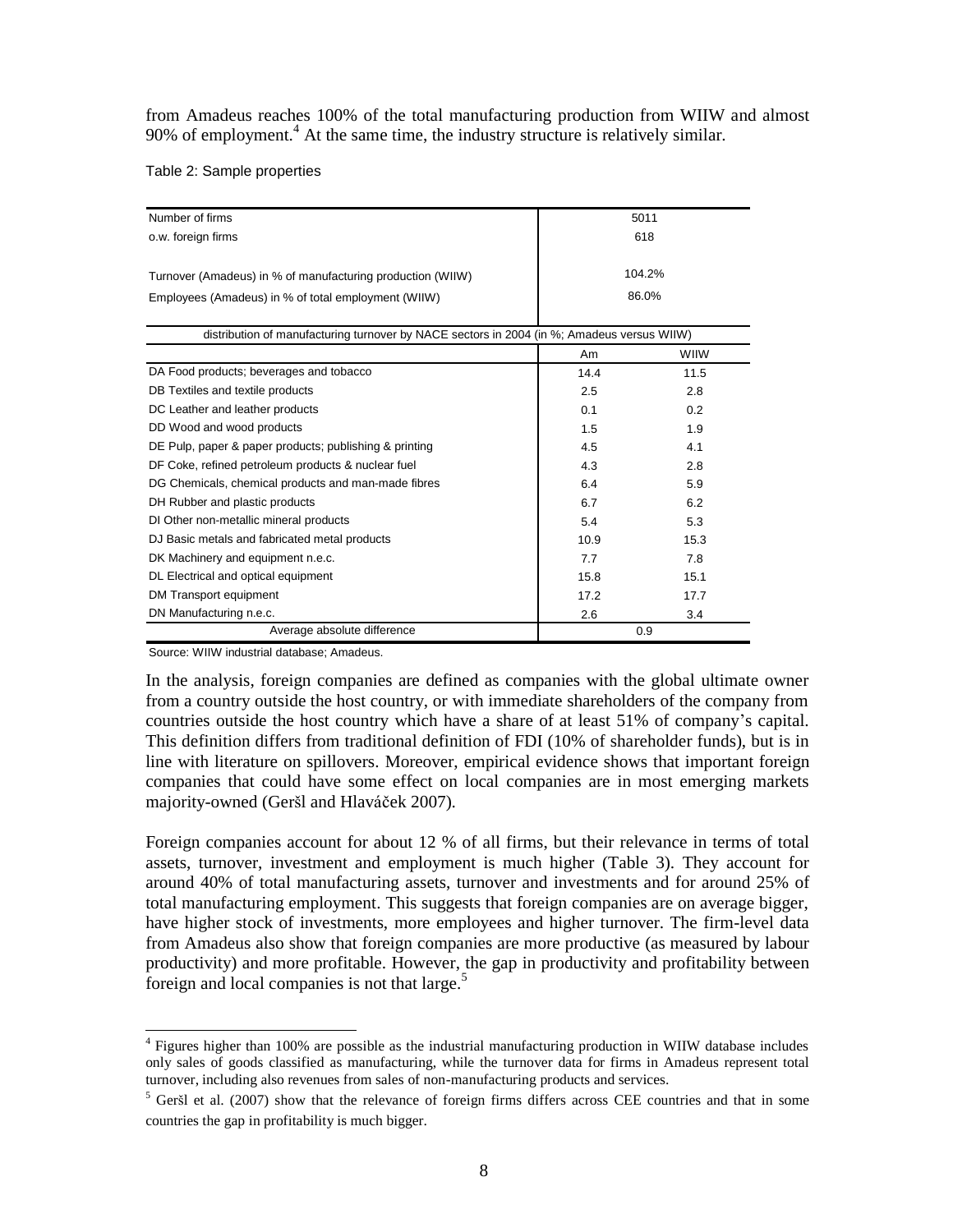| % of foreign firms in no of firms                             | 12.3%         |      |
|---------------------------------------------------------------|---------------|------|
| % of foreign firms in total assets                            | 38.9%         |      |
| % of foreign firms in turnover                                | 37.1%         |      |
| % of foreign firms in stock of investment                     | 41.3%         |      |
| % of foreign firms in employment                              | 23.4%         |      |
|                                                               |               |      |
| average total assets (in mil CZK)                             | foreign firms | 887  |
|                                                               | local firms   | 195  |
| average stock of investment (in mil CZK)                      | foreign firms | 463  |
|                                                               | local firms   | 92   |
| average employment (No of employees)                          | foreign firms | 335  |
|                                                               | local firms   | 155  |
| average turnover (in mil CZK)                                 | foreign firms | 1348 |
|                                                               | local firms   | 321  |
| average RoE (return on equity, in %)                          | foreign firms | 23.9 |
|                                                               | local firms   | 19.4 |
| average labour productivity (In real value added on employee) | foreign firms | 7.0  |
|                                                               | local firms   | 6.6  |
|                                                               |               |      |

Table 3: Relevance of foreign firms in the Czech manufacturing sector (as of 2004)

Source: Amadeus

Given that we focus also on market access spillover and financing spillover, it might be interesting to look at the export performance and financial structure of the Czech corporate sector. Table 4 shows that out of total exports of manufacturing sector into EU25 countries, products from the sectors electrical and optical equipment as well as transport equipment are the most important export articles of the Czech Republic. This corresponds to the industry structure of inward FDI, suggesting that indeed a large part of inward FDI has been due to relocation of production and subsequent export of the output into foreign markets. However, exports represent also a large share of total output of other industries such as textiles and leather, machinery or chemicals.

Table 4: Distribution of exports to EU25 (as of 2004)

|                                                        | in % of total exports to EU25 | in % of sectoral output |
|--------------------------------------------------------|-------------------------------|-------------------------|
| DA Food products; beverages and tobacco                | 3.1                           | 14.7                    |
| DB Textiles and textile products                       | 5.3                           | 103.4                   |
| DC Leather and leather products                        | 0.5                           | 125.3                   |
| DD Wood and wood products                              | 1.5                           | 42.6                    |
| DE Pulp, paper & paper products; publishing & printing | 3.2                           | 41.9                    |
| DF Coke, refined petroleum products & nuclear fuel     | 1.1                           | 22.1                    |
| DG Chemicals, chemical products and man-made fibres    | 5.8                           | 52.3                    |
| DH Rubber and plastic products                         | 5.3                           | 45.7                    |
| DI Other non-metallic mineral products                 | 3.1                           | 31.6                    |
| DJ Basic metals and fabricated metal products          | 13.6                          | 47.3                    |
| DK Machinery and equipment n.e.c.                      | 12.7                          | 86.5                    |
| DL Electrical and optical equipment                    | 21.4                          | 75.8                    |
| DM Transport equipment                                 | 19.6                          | 59.1                    |
| DN Manufacturing n.e.c.                                | 3.7                           | 58.4                    |
| Manufacturing total                                    | 100.0                         | 53.5                    |

Source: WIIW, Amadeus.

Not all the exports of industries with high foreign relevance might be because of foreign firms if there are market access spillovers and local firms also increased their exports. Unfortunately, the Amadeus database does not include the data on export performance of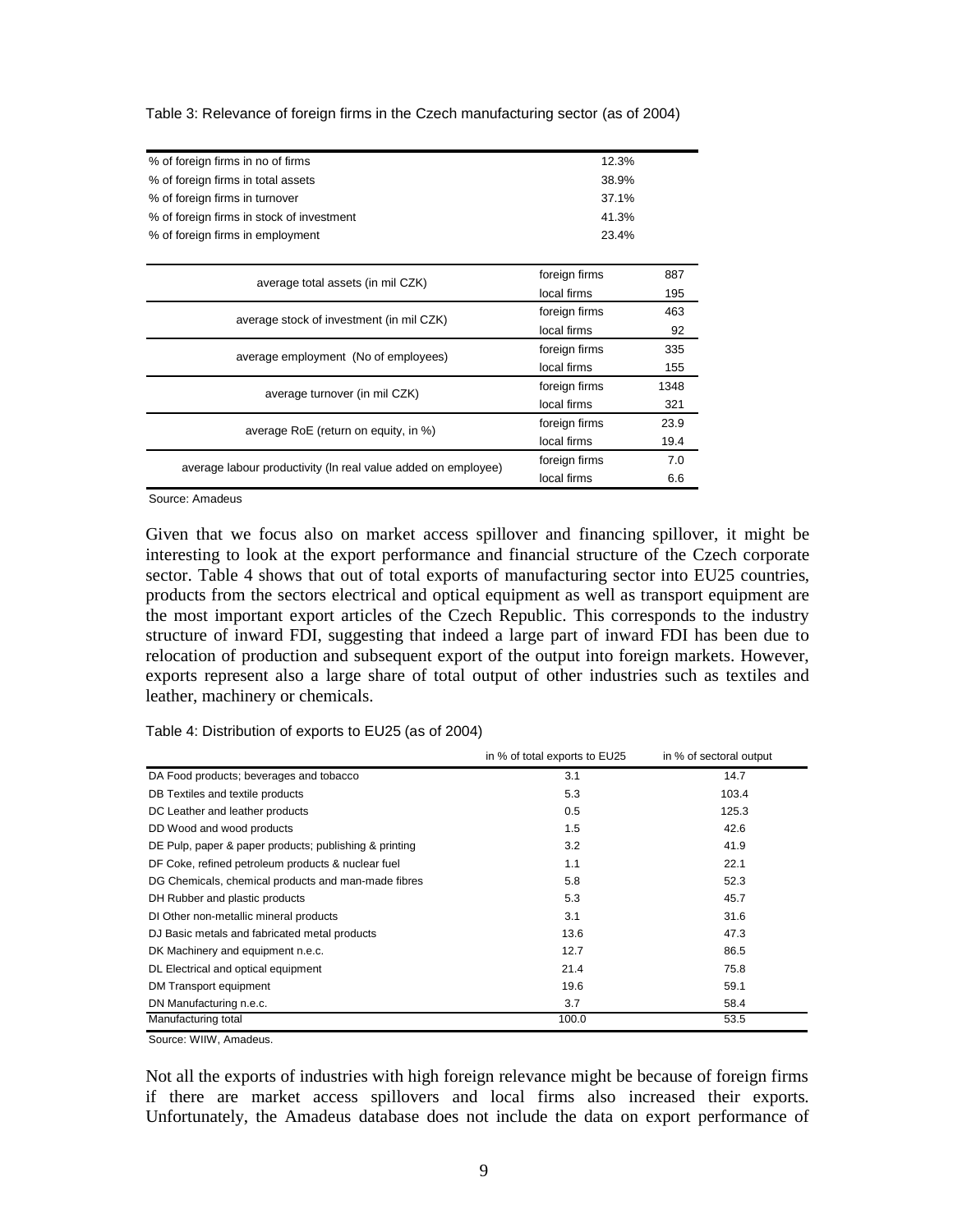individual companies in the Czech Republic. Thus, for estimation of market access spillovers we will have to find a proxy for export performance of local companies (see section 7).

Table 5 presents the financial structure of foreign versus local firms. Domestic companies are more indebted than foreign companies, which might reflect the initial capital provided to foreign subsidiaries by their parent companies. Nevertheless, foreign companies have on average more long-term debt in their liabilities, while domestic firms rely more on short-term debt (short-term loans and creditors).

|                             | foreign companies | domestic companies |
|-----------------------------|-------------------|--------------------|
| Capital (shareholder funds) | 42.8%             | 40.4%              |
| Debt                        | 57.2%             | 59.6%              |
| Long-term debt              | 9.4%              | 8.0%               |
| Short-term loans            | 5.3%              | 5.9%               |
| Creditors                   | 15.7%             | 16.7%              |
| Other liabilities           | 26.9%             | 29.0%              |

Table 5: Financial structure of manufacturing firms (as of 2004)

Source: Amadeus

#### **5. Estimation strategy**

The main objective of this study is to find out whether domestic companies benefit from foreign presence in the same sector (horizontal spillovers) and in the upstream or downstream sectors (vertical spillovers). Within the vertical spillovers, more emphasis is put on backward spillovers, as the channel of sub-supplier linkages might be more relevant given both the anecdotic evidence as well as some partial studies from automotive industry. Thus, we estimate the impact of appropriately defined "foreign presence" variables on several performance indicators of domestic firms, taking into account other factors of influence using a number of control variables.

As regards the performance variables, we have selected following dependent variables following the above discussion about three possible spillovers, i.e. productivity, export performance and financing. For productivity estimation we use as dependent variable the total factor productivity, for export performance we use exports to EU-25 countries, and finally for financing we use the ratio of debt to total assets as well as the interest rate paid by domestic corporations (detailed definitions are given in the respective Sections 6-8).

Unfortunately, available data do not include information about interaction between local and foreign companies. However, there is a way how to capture at least a "potential" or "probability" that there will be some interaction that would have effects on local firms. Foreign presence in the same sector is captured by the variable *horizontal*<sub>it</sub> and it is defined as the share of foreign firms' output in total industry output:

$$
horizontal_{jt} = \frac{\sum_{i \in j} foreign_{it} x \ turnover_{it}}{\sum_{i \in j} turnover_{it}}
$$
 (1)

The variable *foreign* is a dummy variable that equals 1 if the company *i* is a foreign company, and 0 otherwise. The higher the value of output produced by foreign firms and the higher the number of foreign firms in the sector *j*, the higher is the variable *horizontal* and thus the potential for horizontal spillovers. Indeed, if a local firm produces in an environment where there are many other foreign firms in the same industry, some interaction is inevitable and the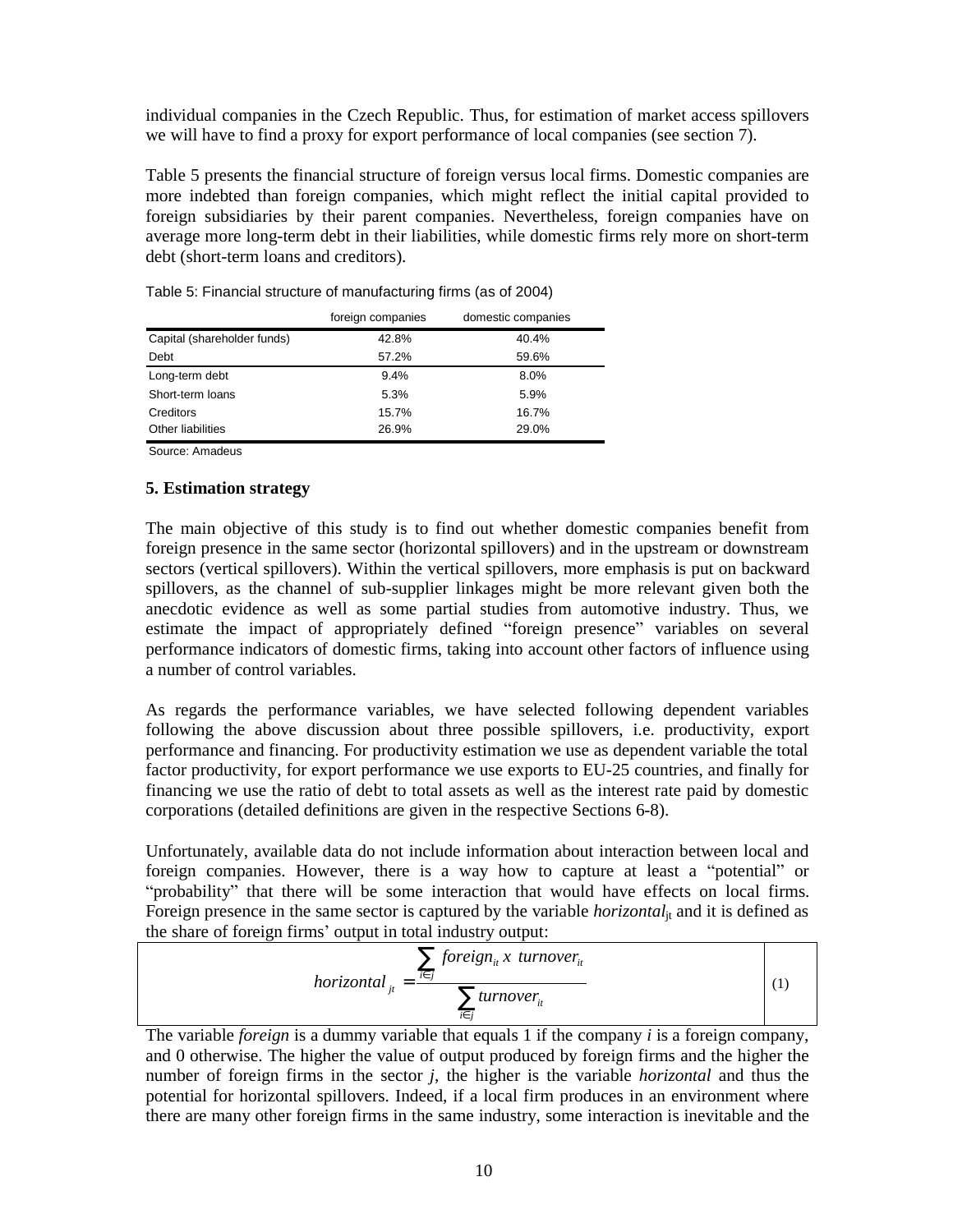local firm will have to adapt (i.e. for example it will raise its productivity in order to withstand possible competitive pressure etc.).

As discussed, one of the most promising interactions that can lead to positive spillovers to local firms is via sub-supplier linkages. Ideally, one would need the share of local firm's output sold to foreign firms. As this information is not available, we follow the current practice in the literature on spillovers and use input-output tables to trace inter-industry supply linkages. Thus, we proxy the share of firm's output sold to foreign companies by the share of sector's output for intermediate consumption within the domestic economy sold to foreign companies in downstream sectors. The input-output tables reveal the information about the amount supplied by the sector  $j$  to its sourcing sector  $k$ . In addition, we employ the information about the foreign presence in sector *k* (the variable *horizontal*). Thus, we define a variable *backward*jt as

$$
backward_{jt} = \sum_{k \in k \neq j} g_{jkt} \text{horizontal}_{kt} \tag{2}
$$

where  $g_{ik}$  is the proportion of sector *j*'s output supplied to sourcing sectors *k* and is calculated using the input-output table for domestic intermediate consumption (i.e. excluding imports).<sup>6</sup> In addition, intra-industry supplies are not accounted for, as this effect is captured by the variable *horizontal*. This proxy thus shows the "potential" or "probability" that a local firm will interact with (supply its inputs to) a foreign firm in the downstream sector.

Similarly, we define a variable *forward*<sub>it</sub> that captures the potential for forward vertical spillovers to local firms that buy inputs from foreign firms. This proxy is defined as

$$
forward_{ji} = \sum_{l \in I \neq j} d_{jli} horizontal_{li}
$$
 (3)

where  $d_{jk}$  is the proportion of sector *j*'s inputs purchased from upstream sectors *l*. Nor in this case is it accounted for intra-industry supplies, as this effect is captured by the variable *horizontal*. Note that for both cases, the weights  $g_{ik}$  and  $d_{ik}$  are calculated using the proportion in total output for intermediate consumption (or total input used), not only the output (input) supplied to (bought from) the manufacturing sectors (thus, the sum of  $g_{jkt}$  or  $d_{ik}$ , respectively, is not equal to 1). Chart 3 shows an illustrative example of how both proxies for vertical variables are computed.

1

<sup>&</sup>lt;sup>6</sup> Ideally, one should use a series of I-O tables to capture the dynamics of inter-industry trade. Due to data limitation, we employ the last available I-O table for domestic intermediate consumption for the Czech Republic, namely for the year 2003. As this year is actually in the middle of the time span of our firms' panel, it can be considered as a relatively representative picture of the inter-industry trade.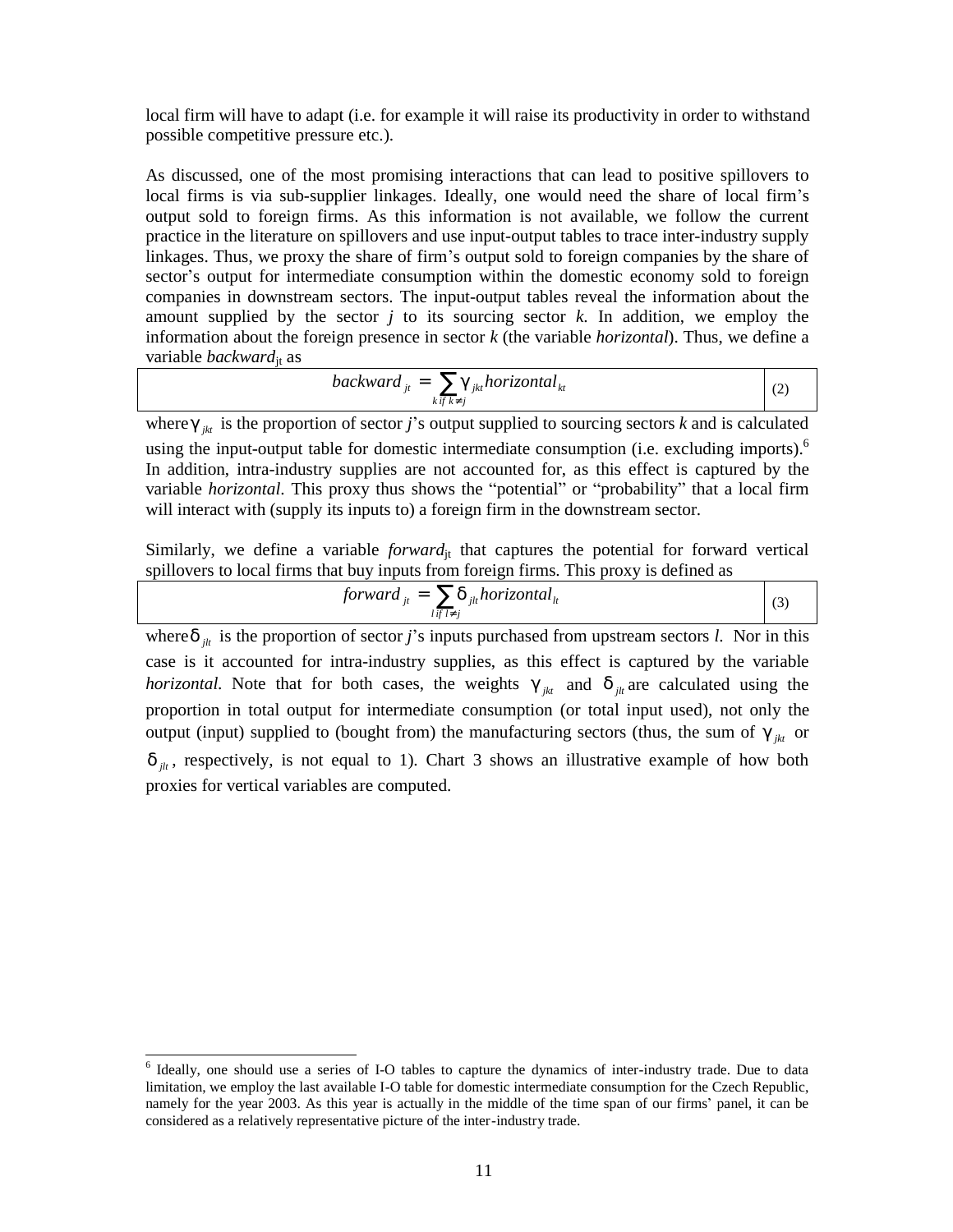Chart 3: Quantifying relevance of foreign firms in vertically-linked industries (example)



In the following sections, we relate the performance indicator of a local firm *i* in the NACE 2 digit sector *j* and in the period *t* to the above constructed foreign presence variables (horizontal, backward and forward) and other control variables (determined separately for estimations of productivity, market access and financing spillover), estimating an unbalanced panel of local firms.<sup>7</sup>

| performance _variable <sub>ijt</sub> = $a_0 + a_1$ horizontal <sub>jt</sub> + $a_2$ horizontal $a_{jk}^2 + a_3$ backward <sub>jt</sub> + | (4) |
|------------------------------------------------------------------------------------------------------------------------------------------|-----|
| $+ a_4$ backward $^2_{ii} + a_5$ forward $^1_{ii} + a_6$ forward $^2_{ii} +$ control $\_\$ variables $_{ii} + e_{ii}$                    |     |

#### **6. Estimating productivity spillovers**

1

Typical approach to an analysis of productivity is to estimate a production function and use the residuals not explained by the input factors (capital, labour) as a proxy for total factor productivity (Solow residuals). However, as Levinsohn and Petrin (2003) point out, when estimating the production function, one must account for the correlation between input levels and productivity. The reason is that profit-maximizing firms respond to increase in productivity by increased volume of factor inputs. Thus, methods that ignore this endogeneity (such as OLS or the fixed-effects estimator) inevitably lead to inconsistent estimates of the parameters of the production function.

In line with recent literature, we employ a semi-parametric approach suggested by Olley and Pakes (1996) and modified by Levinsohn and Petrin (2003). This method allows for firmspecific productivity differences that exhibit idiosyncratic changes over time. The technique is

 $<sup>7</sup>$  Most studies on spillovers use fixed effects estimator, both due to economic reasoning (heterogeneity among</sup> firms) and econometric assumptions (possible correlation between regressors and firm effects). A notable exception is Jarolím (2000) who uses random effects model. The appropriateness of using fixed-effects model has been tested for individual regressions via Hausman test.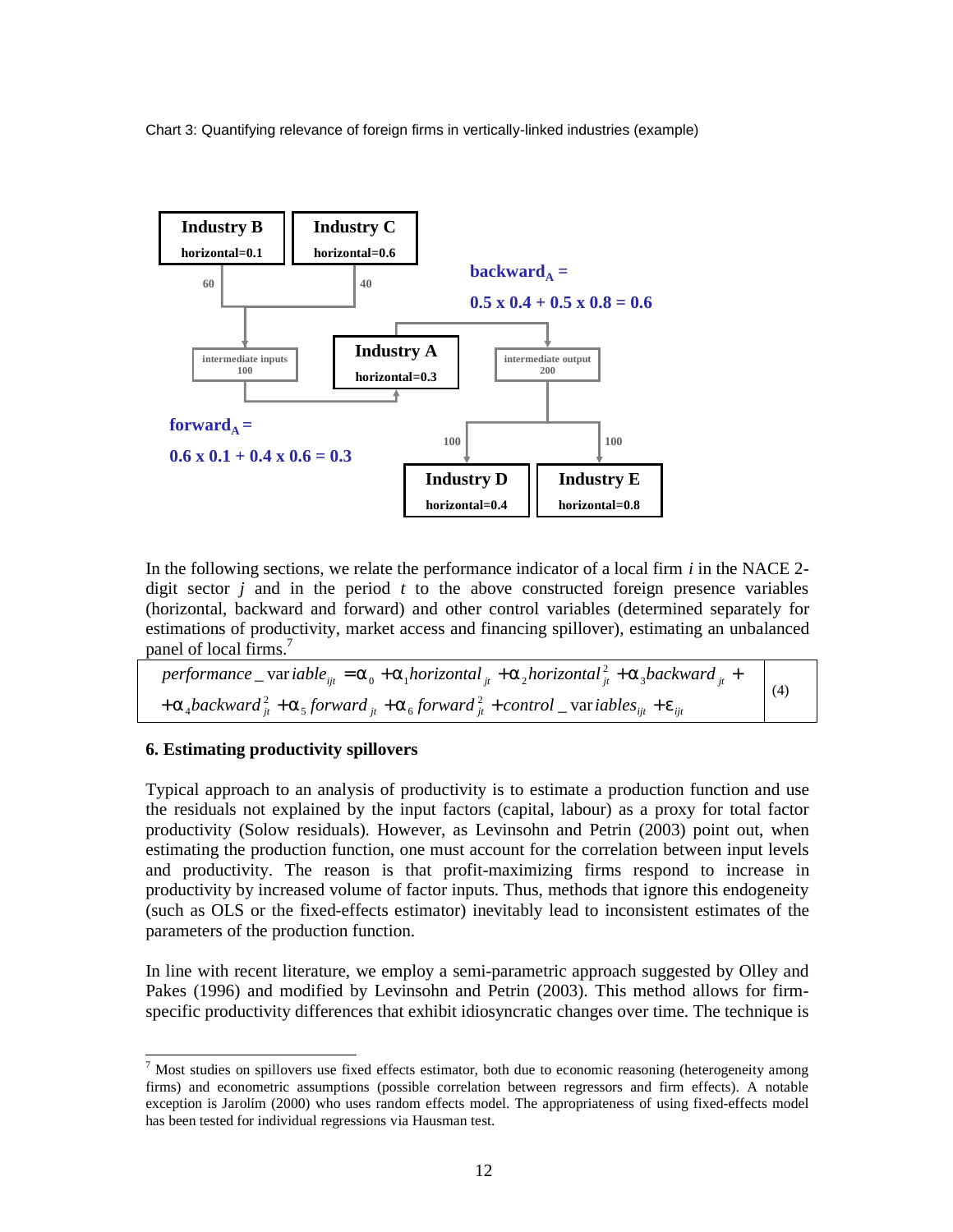described in detail in the Box. Using this technique, we estimate a log-linear transformation of a Cobb-Dougals production function:

$$
va_{it} = b_0 + b_l l_{it} + b_k k_{it} + e_{it}
$$
\n<sup>(5)</sup>

where  $va_{it}$  is log of value added of a firm *i*,  $l_{it}$  is log of labour input,  $k_{it}$  is log of capital. In order to be able to compare the resulting productivity across industries, the estimation is done using all domestic firms across individual 2-digit NACE industries.<sup>8</sup> Value added enters the equation as real value added, computed as real turnover minus real material costs. The data on operating turnover were deflated by the producer price index for the corresponding 2-digit NACE sector, while material costs were deflated by unweighted average of total manufacturing producer price index and import price index. Labour input refers to number of employees. For capital input, the stock of fixed assets was used, deflated by the average of the deflators for the following NACE sectors: machinery and equipment (29), office machinery and computing (30), electrical machinery and apparatus (31), motor vehicles, trailers and semi-trailers (34) and other transport equipment (35). $9$ 

A measure of log of total factor productivity  $tp_{it}$  - a performance variable that is subsequently used in the estimation of spillovers - is obtained as the difference between log of value added and log of capital and log of labour, multiplied by their estimated coefficients:

$$
tfp_{it} = va_{it} - \hat{b}_t l_{it} - \hat{b}_k k_{it}
$$
\n<sup>(6)</sup>

#### **Box: The Levinsohn and Petrin (2003) estimator of productivity**

The Levinsohn and Petrin (2003) technique assumes a Cobb-Douglas production technology:<sup>10</sup>

$$
v_t = b_0 + b_l l_t + b_k k_t + w_t + h_t
$$

where  $v_t$  is log of value added,  $l_t$  is log of freely variable labour input,  $k_t$  is log of the state variable capital. The error has two components, the transmitted productivity component  $\omega_t$ and an error term  $\eta_t$  that is uncorrelated with input choice. The key difference between  $\omega_t$  and  $\eta_t$  is that the former is a state variable and thus impacts the firm's choice of inputs. As  $\omega_t$  is not observed by the econometrician but is known to the firm, it leads to the simultaneity problem in production function estimation and yields inconsistent results.

Olley and Pakes (1996) developed an estimator that uses investment as a proxy for this unobservable shock. However, Levinsohn and Petrin (2003) argue that investment is very lumpy and thus the investment proxy may not smoothly respond to productivity shocks under substantial adjustment costs. Instead of investment, Levinsohn and Petrin (2003) suggested that intermediate inputs can better serve as a proxy for productivity shocks, as they are not typically state variables and are easily available from computation of value added (while investment is often truncated to zero in many datasets and thus not available).

Levinsohn and Petrin (2003) assume that the demand for the (log of) intermediate input, materials  $m_t$ , depends on the firm's state variables  $k_t$  and  $\omega_t$ :

$$
m_t = m_t(k_t, w_t)
$$

<u>.</u>

 $8$  Other studies such as Arnold et al. (2006) or Gersl et al. (2007) estimate the total factor productivity separately for individual industries, or group of similar industries. However, in such a setting the comparison across industries should be ideally made in terms of changes over time.

 $9$  This approach follows Javorcik (2004). Alternatively, the capital could be deflated using the GDP deflator, see Damijan et al. (2003), or even capital stock deflator if available, see Arnold et al. (2006).

 $10$  This part draws heavily from Levinsohn et al. (2003) and Geršl et al. (2007).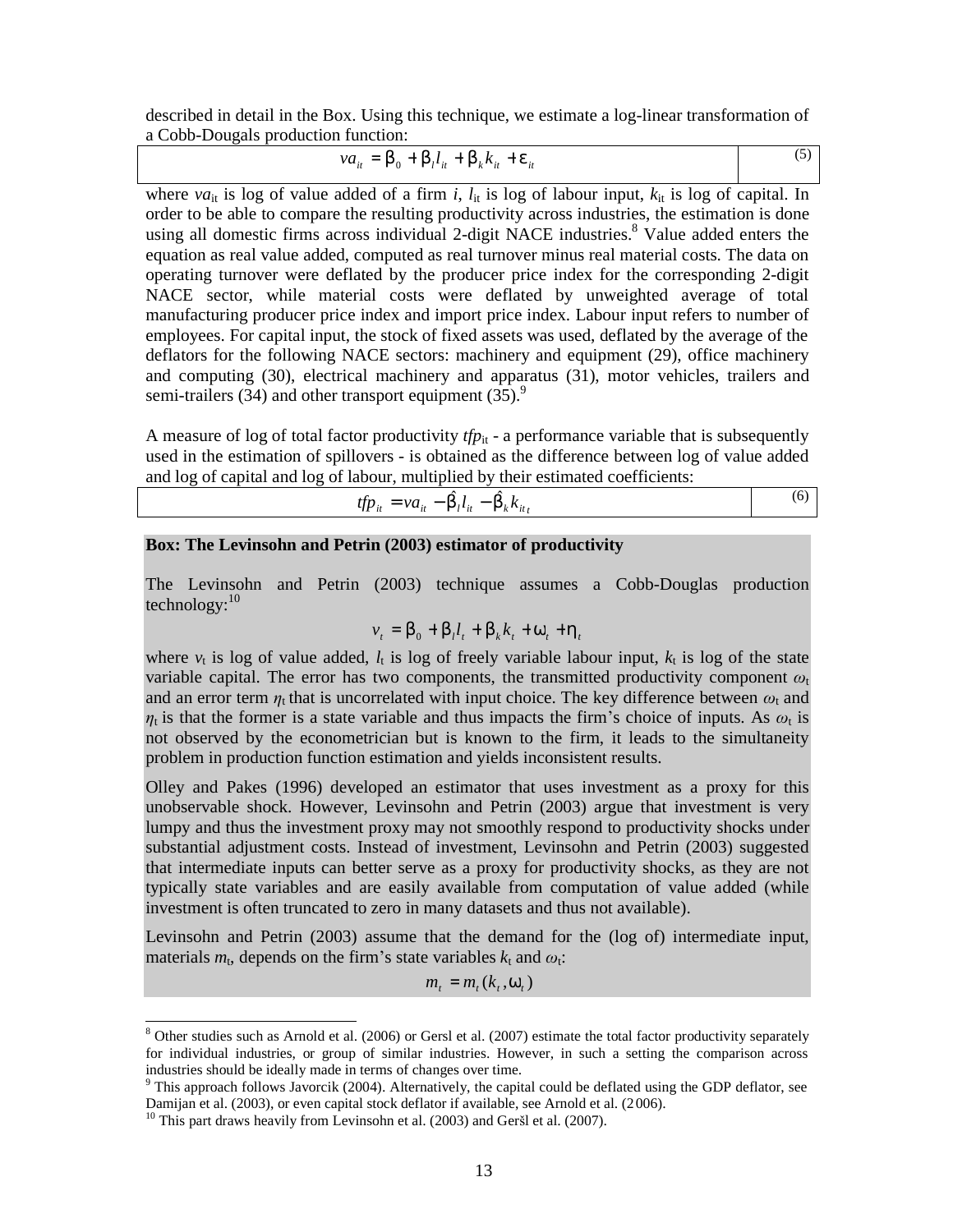Making mild assumptions about the firm's production technology (Levinsohn and Petrin 2003, Appendix A), the demand function is monotonically increasing in  $\omega_t$ . This allows inversion of the intermediate demand function, so  $\omega_t$  can be written as a function of  $k_t$  and  $m_t$ :

$$
\boldsymbol{W}_{t} = \boldsymbol{W}_{t}(\boldsymbol{k}_{t}, \boldsymbol{m}_{t})
$$

The unobservable productivity term is now expressed solely as a function of two observed inputs. Final identification restriction assumes that productivity follows a first-order Markov process:

$$
\boldsymbol{W}_t = E[\boldsymbol{W}_t \mid \boldsymbol{W}_{t-1}] + \boldsymbol{X}_t
$$

where  $\xi_t$  is an innovation to productivity that is uncorrelated with  $k_t$ . Thus, the production function can be rewritten as

$$
v_t = b_l l_t + f_t(k_t, m_t) + h_t
$$

where

<u>.</u>

$$
f_{i}(k_{t},m_{t}) = b_{0} + b_{k}k_{t} + w_{i}(k_{t},m_{t})
$$

By substituting a third-order polynomial approximation in  $k_t$  and  $m_t$  in place of  $f_t(k_t, m_t)$ , it is possible to consistently estimate parameters of the production function using OLS as

$$
v_{t} = \boldsymbol{d}_{0} + \boldsymbol{b}_{t} \boldsymbol{l}_{t} + \sum_{i=0}^{3} \sum_{j=0}^{3-i} \boldsymbol{d}_{ij} \boldsymbol{k}_{t}^{i} \boldsymbol{m}_{t}^{j} + \boldsymbol{h}_{t}
$$

where  $\beta_0$  is separately identified from the intercept of  $f_t(k_t, m_t)$ . Out of this first stage of the estimation, an estimate of  $\beta_l$  and an estimate of  $f_t$  (up to the intercept) are available.

The second stage of the estimation begins by computing the estimated value for  $f_t$  using

$$
\hat{F}_t = \hat{v}_t - \hat{b}_t I_t = \hat{d}_0 + \sum_{i=0}^3 \sum_{j=0}^{3-i} \hat{d}_{ij} k_t^i m_t^j - \hat{b}_t I
$$

For any candidate value  $\beta^*_{k}$ , one can compute (up to a scalar constant) a prediction for  $\omega_t$  for all periods *t* using

$$
\hat{w}_t = \hat{F}_t - b_k^* k_t
$$

Using these values, a consistent (non-parametric) approximation to  $E[w_t | w_{t-1}]$  is given by the predicted values from the regression

$$
\hat{W}_t = g_0 + g_1 W_{t-1} + g_2 W_{t-1}^2 + g_3 W_{t-1}^3 + e_t
$$

which will be called  $\hat{E}[w_t | w_{t-1}]$ . Given  $\hat{b}_t$ ,  $b_k^*$  and  $\hat{E}[w_t | w_{t-1}]$ , the estimate  $\hat{b}_k$  is defined as the solution to minimization of squared sample residuals of the production function

$$
\min_{b_k^*} \sum_{t} (v_t - \hat{b}_t l_t - b_k^* k_t - \hat{E}[w_t | w_{t-1}])^2
$$

Standard errors are estimated via bootstrap procedure, but may be also derived analytically.<sup>11</sup>

We estimate the equation (4) via fixed-effects estimator. To capture possible non-linear impact of all three variables representing foreign presence on productivity of local firms (Merlevede and Schoors 2005), we in addition include squared *horizontal*, *backward* and *forward*. As control variables, we use firm and year fixed effects as well as the Herfindahl

<sup>&</sup>lt;sup>11</sup> Levinsohn and Petrin (2003) methodology is available as an ado file for Stata program where a bootstrap technique is used to derive standard errors, see Levinsohn et al. (2003).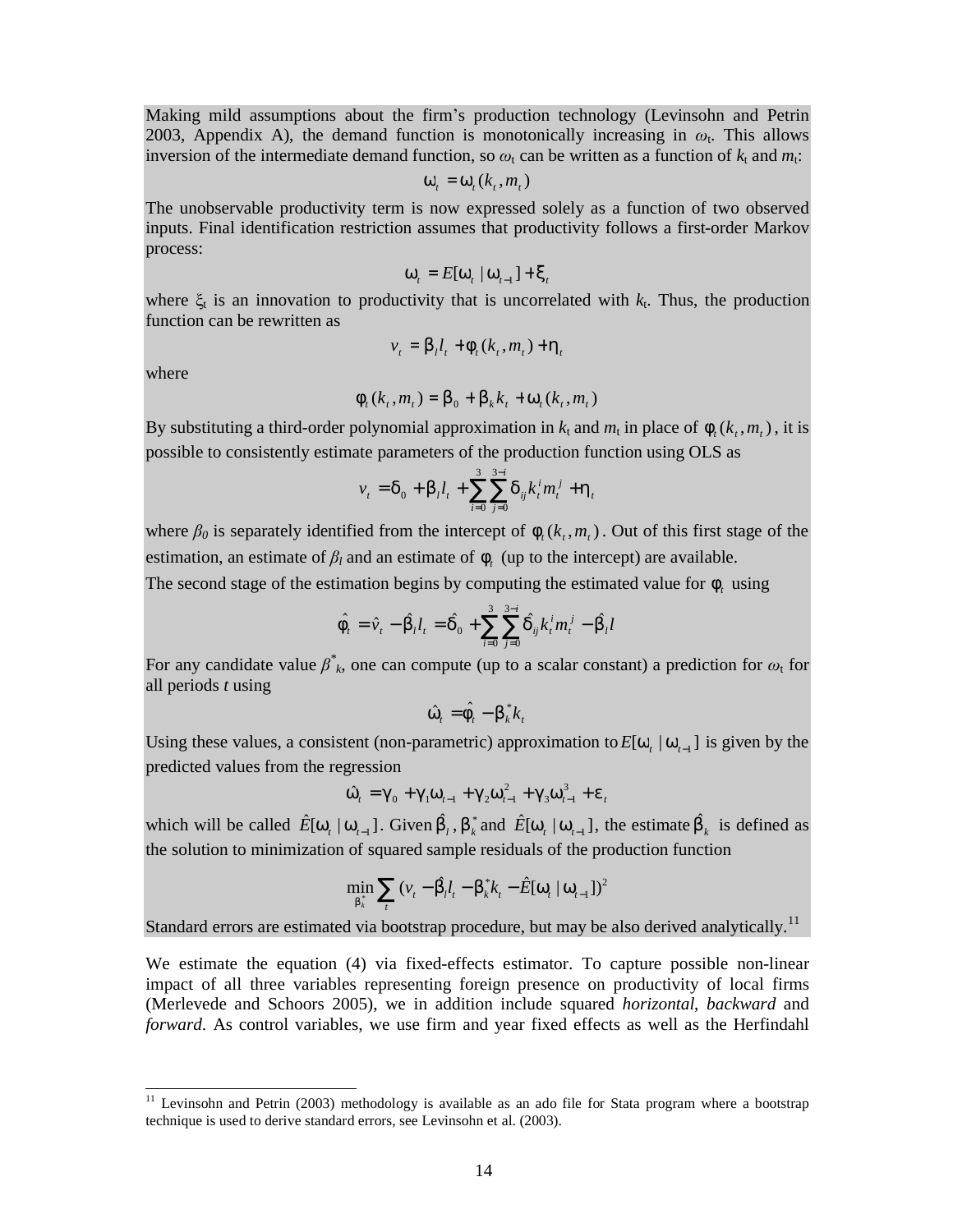index as a proxy for the level of concentration and thus competition within the sector.<sup>12</sup> Sectoral competition can also push firms to increase their productivity regardless whether the competitors in the sector are foreign-owned or not.<sup>13</sup>

In order to test the robustness of the estimation results, we also calculated the total factor productivity alternatively using real depreciation (deflated by the same price indices as capital stock) instead of stock of capital (Jarolím 2000) and real wage bill (deflated by consumer price index) instead of number of employees (Arnold et al. 2006). Table 6 shows the results:

|                         | (1)          | (2)         | (3)        | (4)         |
|-------------------------|--------------|-------------|------------|-------------|
| horizontal              | $0.667*$     | $0.667**$   | 0.184      | 0.43        |
| horizontal <sup>2</sup> | $-1.298***$  | $-1.148***$ | $-0.827**$ | $-1.135***$ |
| backward                | 4.907***     | 5.055***    | $2.790*$   | $3.065**$   |
| backward <sup>2</sup>   | $-12.219***$ | $-12.64***$ | $-8.216**$ | $-9.201***$ |
| forward                 | $2.144**$    | $2.379**$   | $2.548***$ | $2.704***$  |
| forward $^2$            | $-7.164**$   | $-6.846**$  | $-7.612**$ | $-7.440**$  |
| hhi                     | $0.522**$    | $0.390*$    | $0.521**$  | $0.535**$   |
| constant                | $6.617***$   | $6.212***$  | 3.825***   | $3.592***$  |
| Observations            | 11386        | 11325       | 11910      | 11848       |
| <b>Firms</b>            | 3850         | 3835        | 3925       | 3910        |
| R-squared               | 0.01         | 0.01        | 0.01       | 0.01        |

Table 6: Productivity spillovers – estimation results

Dependent variable: ln TFP; \* significant at 10%; \*\* significant at 5%; \*\*\* significant at 1%.

Estimated with firm and year fixed effects.

1

Note: ln TFP (dependent variable) computed using (1) capital and labour, (2) depreciation and labour,

(3) capital and wage bill, (4) depreciation and wage bill

Despite the low performance of the model as documented by low R-squared, the results in all specifications can be interpreted as follows: first, the productivity spillovers tend to be significant and positive, at least to some degree of foreign presence (positive sign of coefficients of horizontal, backward and forward). This has not been always found in the empirical studies on CEE countries. Geršl et al. (2007) who analyze ten CEE countries show that in many countries the spillovers are insignificant or even negative.<sup>14</sup> Second, the results suggest that vertical effects tend to be higher and thus economically much more important than horizontal effects. This is in line with findings by Geršl et al. (2007), Merlevede and Schoors (2005, 2006) or Javorcik (2004).

Third, both horizontal and vertical spillovers tend to be highly non-linear. The effect is positive up to a certain level of foreign presence, but turns negative after the foreign presence exceeds a certain threshold (around 50%). Non-linear effects are reported also by Merlevede and Schoors (2005) and Geršl et al. (2007), but the latter find that in some countries, the effect is opposite to the effect found for the Czech Republic (i.e. the spillover is negative for low foreign presence and turns positive after a certain threshold level is reached). Our findings thus indicate a potential for the market stealing effect after 2000 and some crowding-out of

 $12$  Herfindahl index was computed as a sum of squared shares of individual firms in the sectoral output. It thus ranges from almost 0 (no concentration) to 10 000 (maximum concentration, i.e. one firm produces the whole sectoral output - 100% squared).

 $13$  The Hausman test showed that the hypothesis of no correlation between regressors and individual effects can be rejected, thus fixed-effects model is appropriate.

 $14$  Negative or insignificant spillovers have been found by Damijan et al. (2003) or Torlak (2004).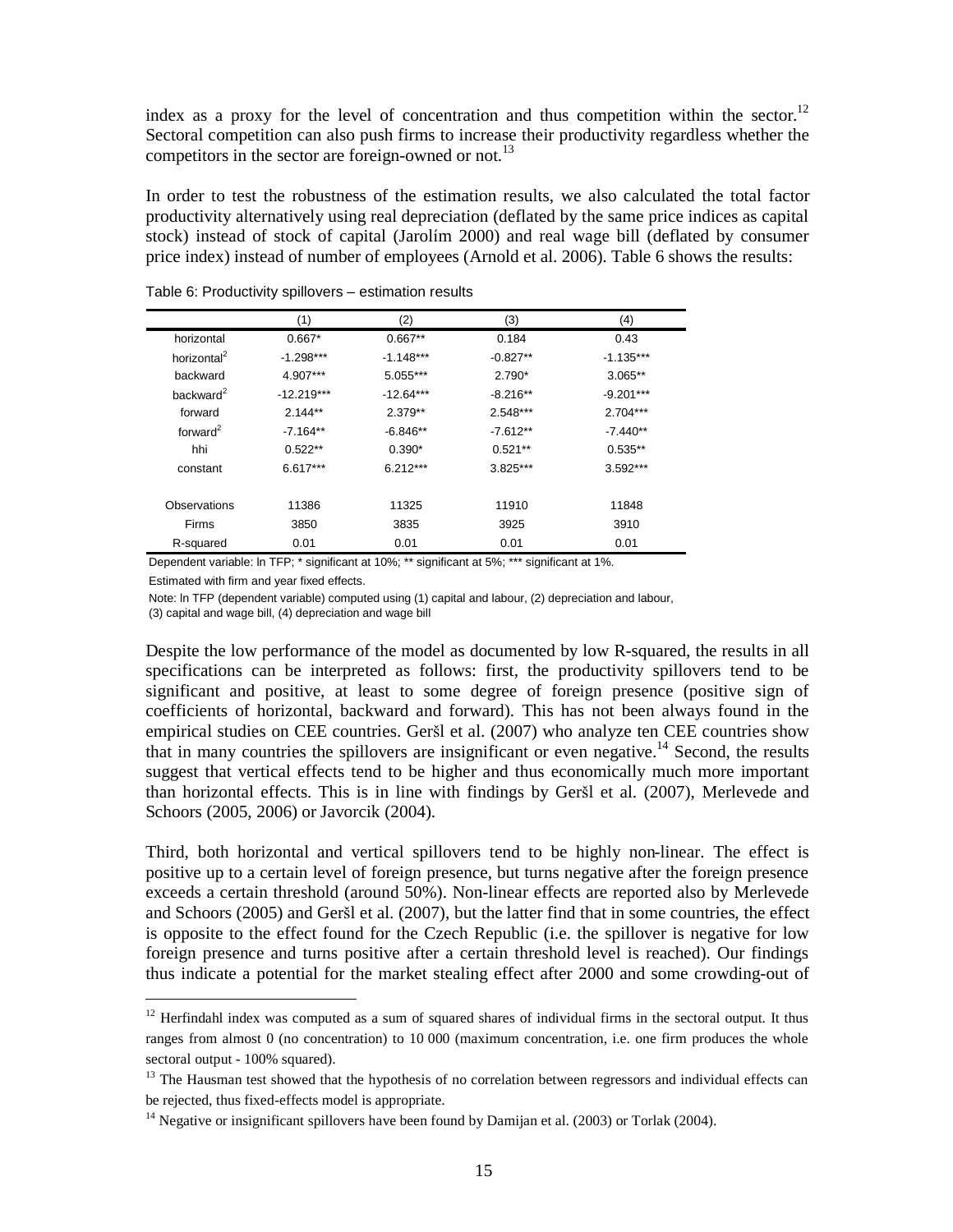the domestic firms, but they might also be reflecting continued FDI inflow in these countries (i.e. purchases of more productive local firms by foreign companies). The coefficient of concentration as measured by Herfindahl index is significant and positive, suggesting that higher concentration (i.e. lower competition) is  $-$  a bit counter-intuitively - beneficial for productivity.

The results also indicate the largest effect on productivity is due to being a sub-supplier to a foreign company, albeit the effect is positive only for sectors with relatively low foreign presence. This is in line with some anecdotic evidence about supply networks such as automotive or ICT industries in Central Europe (European Commission 2003).

#### **7. Estimating market access spillovers**

Market access spillover is difficult to estimate precisely given the unavailability of data on export performance of individual companies. Thus, we construct a proxy for export performance, assigning a share of total exports to EU25 to individual firms in the same proportion as their share in industry (2-digit NACE) output. Clearly, this proxy overestimates the export performance of local firms, as foreign firms will probably export more of their output than local firms if they cam out of the relocation of production motive.

We estimate the equation (4), using fixed-effects estimator. As control variables, we used imports as a share of industry output, turnover and year fixed effects. The results are shown in Table 7.

|                         | (1)         | (2)         |
|-------------------------|-------------|-------------|
| Imports                 | $0.729***$  | $0.728***$  |
| Turnover                | $0.131***$  | $0.131***$  |
| horizontal              | 496.6***    | 680.3***    |
| horizontal <sup>2</sup> |             | $-365.9$    |
| backward                | 1235**      | 1366        |
| backward $^2$           |             | $-2381$     |
| forward                 | 81.69       | 615.3       |
| forward $^2$            |             | $-1646$     |
| constant                | $-297.0***$ | $-296.4***$ |
| Observations            | 17180       | 17180       |
| Firms                   | 4976        | 4976        |
| R-squared               | 0.7         | 0.70        |

#### Table 7: Market access spillovers – estimation results

\* significant at 10%; \*\* significant at 5%; \*\*\* significant at 1%.

Estimated via fixed-effect estimator.

The results suggest that to the extent our proxy is a reliable estimate of export performance, there might be important horizontal and backward market access spillovers. However, the bias introduced by our proxy should be counterbalanced by the coefficient for horizontal spillovers that captures the effect of foreign companies on export of the total sub-industry. Thus, the coefficient of the variables backward and forward should be less biased, indicating that being a sub-supplier has important foreign market access implications. The regression using also non-linear effects did not prove to lead to significant estimates.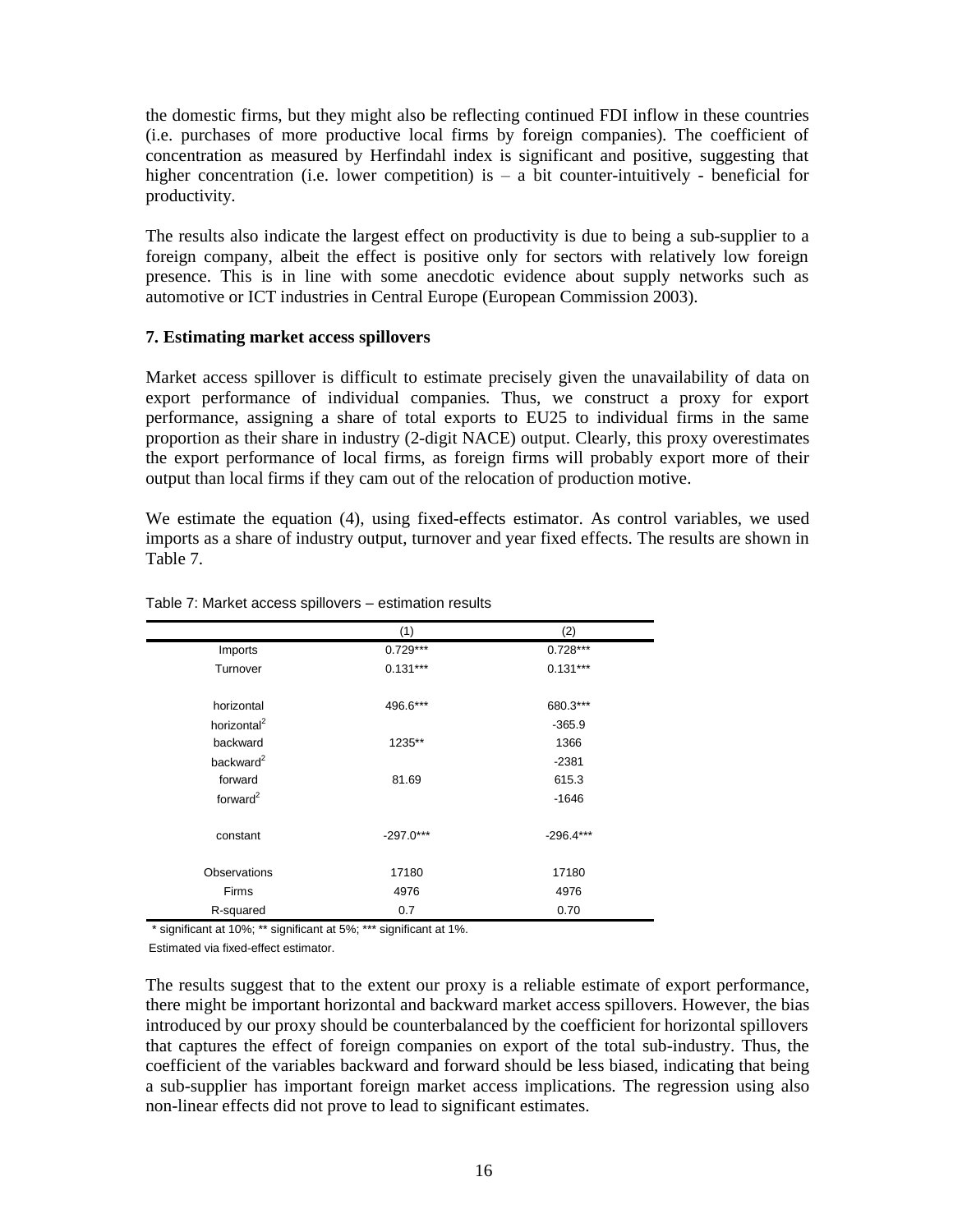#### **8. Estimating financing spillovers**

As discussed above, foreign firms may influence the prospects for local firms to get external financing. In order to test for this financing spillover, we estimate again the equation (4) on the panel of domestic companies, using fixed-effect estimator.<sup>15</sup> As dependent variable, we use three alternative variables for leverage, i.e. the degree to which a company uses external debt financing: (a) the total debt to total liabilities (total debt), (b) short-term loans and longterm debt (bank debt)<sup>16</sup>, (c) bank debt. Total debt includes long-term debt, short-term loans, creditors and other liabilities. As control variables, we use standard variables that are frequently used in the capital structure literature (Rajan and Zingales 1995; Bauer 2004), such as size of the company (log of total assets and log of total sales), profitability (return on assets), tangibility (ratio of tangible assets to total assets) and non-debt tax shield (proxied by depreciation over total assets).<sup>17</sup>

The results indicate that there is a positive and significant effect on the total debt of being a sub-supplier to foreign firms (Table 8). Thus, the results partly confirm the hypothesis that local firms involved in interactions with foreign firms along production chain have easier access to credit.

|                     | <b>Total debt</b> | Bank debt      | Long-term debt | Liabilities to creditors |
|---------------------|-------------------|----------------|----------------|--------------------------|
| Log of turnover     | 0.00985***        | $-0.000623$    | $-0.000998$    | $0.00541*$               |
| Log of total assets | $-0.00809$        | $0.0269***$    | $-0.000429$    | $-0.000667$              |
| RoA                 | $-0.00413***$     | $-0.000936***$ | $-0.000472***$ | $-0.00110***$            |
| Tangibility         | $-0.0905***$      | $0.0493***$    | $0.0396***$    | $-0.125***$              |
| Non-debt tax shield | $1.707***$        | $-0.0437$      | $-0.0669**$    | $0.655***$               |
|                     |                   |                |                |                          |
| horizontal          | $-0.0608*$        | $-0.0271$      | $-0.0233$      | $-0.0307$                |
| backward            | $0.807***$        | $-0.0739$      | $-0.158$       | $0.482***$               |
| forward             | $-0.173*$         | $-0.0425$      | $-0.0284$      | $-0.407***$              |
|                     |                   |                |                |                          |
| constant            | $0.480***$        | $-0.145***$    | $0.107***$     | $0.125**$                |
|                     |                   |                |                |                          |
| <b>Observations</b> | 18009             | 18009          | 18009          | 18009                    |
| <b>Firms</b>        | 4937              | 4937           | 4937           | 4937                     |
| R-squared           | 0.17              | 0.01           | 0.01           | 0.04                     |

| Table 8: Financing spillovers (access to credit) – estimation results |
|-----------------------------------------------------------------------|
|                                                                       |

Estimated via fixed-effect estimator. \* significant at 10%; \*\* significant at 5%; \*\*\* significant at 1%.

However, the regressions using other definitions of dependent variable show that there is no significant effect on bank or long-term debt, i.e. credit that would be suitable for financing of long-term investments. Thus, the remaining part of the total debt, i.e. current liabilities to creditors, is driving the results. Local companies that sub-supply to foreign firms do much more use financing from creditors. That could indicate that being a sub-supplier to foreign firms does not help in obtaining long-term credit from banks, but because sub-suppliers have

1

 $15$  The Hausman test indicates that fixed-effect estimator is appropriate.

<sup>&</sup>lt;sup>16</sup> Bank debt can of course include loans and other loan-type instruments (including bonds issued) from nonbank financial institutions (financial leasing etc.) and non-financial corporations (intra-group loans); we label the variable bank debt as probably majority of such debt is bank credit.

 $17$  We have also tested for non-linearity of spillovers by including squared variables of foreign presence.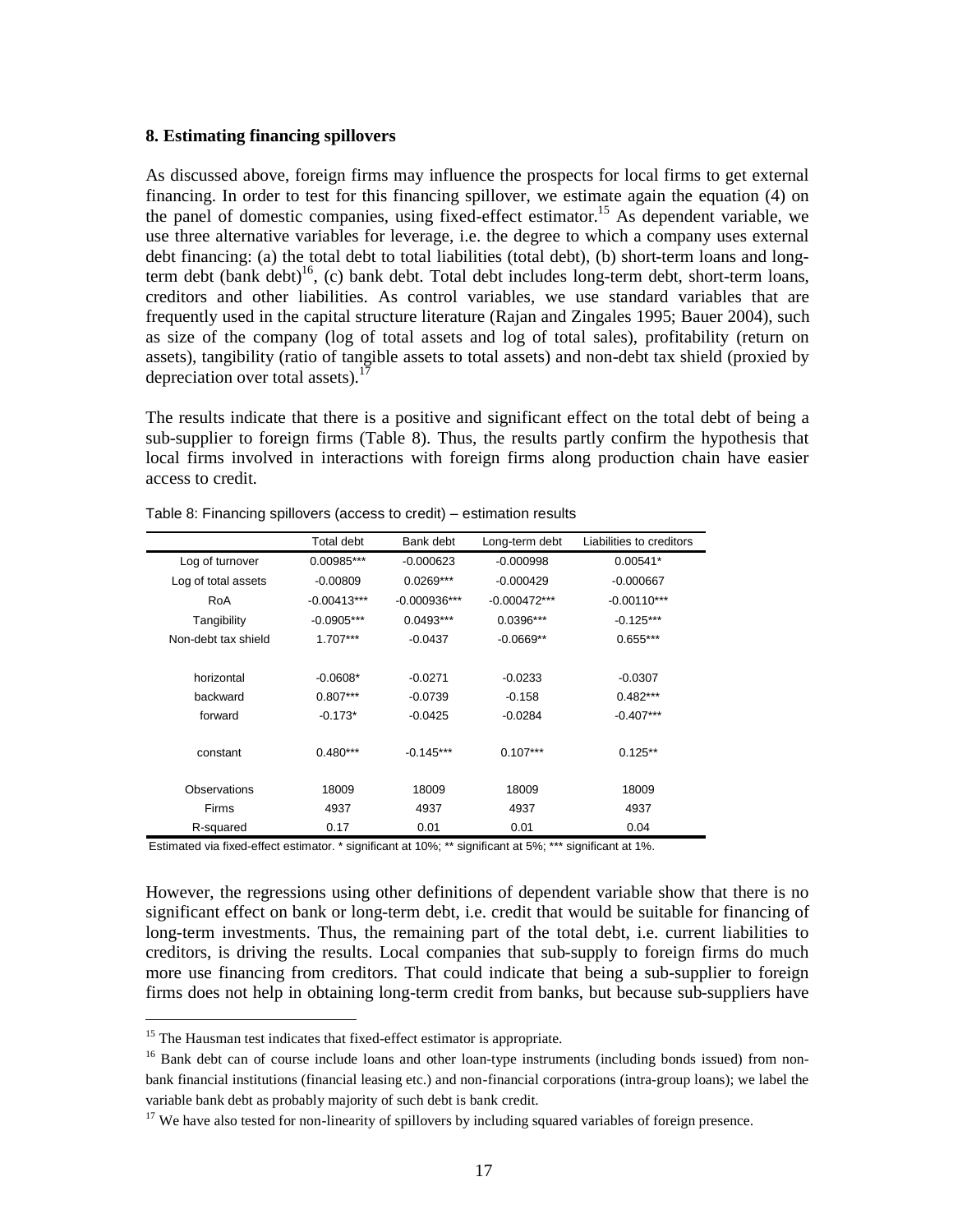to invest in order to be able to stay in the business with foreign clients, they use to a large extent short-term sources of finance (liabilities to creditors) for financing their activities. At the same time, the results suggest that horizontal financing spillovers are negative. Thus, local companies that are exposed to increased competitive pressure and brain-drain effects can have difficulties with access to credit. Thus, we do not confirm the hypothesis raised by Geršl and Hlaváček (2007).

Even if the data do not reveal any significant spillovers in the area of the access to long-term credit, the effect might go via cost of credit. Sub-supplier to foreign firms might get cheaper financing on loans, benefiting from the fact that being a sub-supplier stabilizes the demand for local firm's output and provides the local firm with expert knowledge and assistance from the foreign firm. Moreover, if there is also an effect on productivity of the local firms (productivity spillover), banks might be ready to regard such a local firm as a less risky client.

Thus, we estimate again the equation (4), using as a dependent variable the interest rate. As the data do not include the level of interest rate individual companies are charged, we use the implicit interest rate computed in two alternative specifications: (a) interest rate paid over total debt, (b) interest rate paid over bank debt (i.e. short-term loans and long-term bonds). As control variables, we use the standard determinants from the corporate finance literature (Horvá th 2006), such as the total debt, liquidity (cash flow over assets), debt structure (share of long-term debt in total debt) and the available collateral (tangibility). Table 9 shows the results.

| Interest rate (total debt) | Interest rate (bank debt)                                                                                                                                                                                                                             |
|----------------------------|-------------------------------------------------------------------------------------------------------------------------------------------------------------------------------------------------------------------------------------------------------|
| $-0.00549***$              | 9.194                                                                                                                                                                                                                                                 |
| $0.0119***$                | 9.17                                                                                                                                                                                                                                                  |
| $-0.00561***$              | $-4.59$                                                                                                                                                                                                                                               |
| $-0.00137$                 | $-5.773$                                                                                                                                                                                                                                              |
| $0.0123**$                 | 43.72                                                                                                                                                                                                                                                 |
| $0.231***$                 | 290.3                                                                                                                                                                                                                                                 |
| $-0.0355**$                | $-59.44$                                                                                                                                                                                                                                              |
| $-0.00298$                 | $-43.87$                                                                                                                                                                                                                                              |
| 10135                      | 8101                                                                                                                                                                                                                                                  |
| 3725                       | 3205                                                                                                                                                                                                                                                  |
| 0.02                       | 0.00                                                                                                                                                                                                                                                  |
|                            | $\cdot$<br>$\cdots$<br>$\mathbf{r}$ and $\mathbf{r}$ and $\mathbf{r}$ and $\mathbf{r}$ and $\mathbf{r}$ and $\mathbf{r}$ and $\mathbf{r}$ and $\mathbf{r}$<br>$\mathbf{a}$ , $\mathbf{a}$ , $\mathbf{a}$ , $\mathbf{a}$ , $\mathbf{a}$ , $\mathbf{a}$ |

Table 9: Financing spillovers (interest rate charged) – estimation results

Estimated via fixed-effect estimator. \* significant at 10%; \*\* significant at 5%; \*\*\* significant at 1%.

The results of the first regression show negative horizontal and backward vertical financing spillovers, i.e. higher presence of foreign companies increases the interest rate paid by local firms. For horizontal effect, this might be explained by the increased competitive pressure and brain-drain effects. However, the results for backward spillovers are a bit counterintuitive. The reason could be that local firms that serve as sub-suppliers run certain risks that are reflected in the interest rate margin charged by banks, for example client concentration (supplying only one foreign customer that could, however, change the sub-supplier in later stages). Anecdotic evidence indeed suggests that supplying only limited number of firms with specific products can leads to over-specialization that might become a risky strategy in case the foreign company relocates the production to other countries, for example.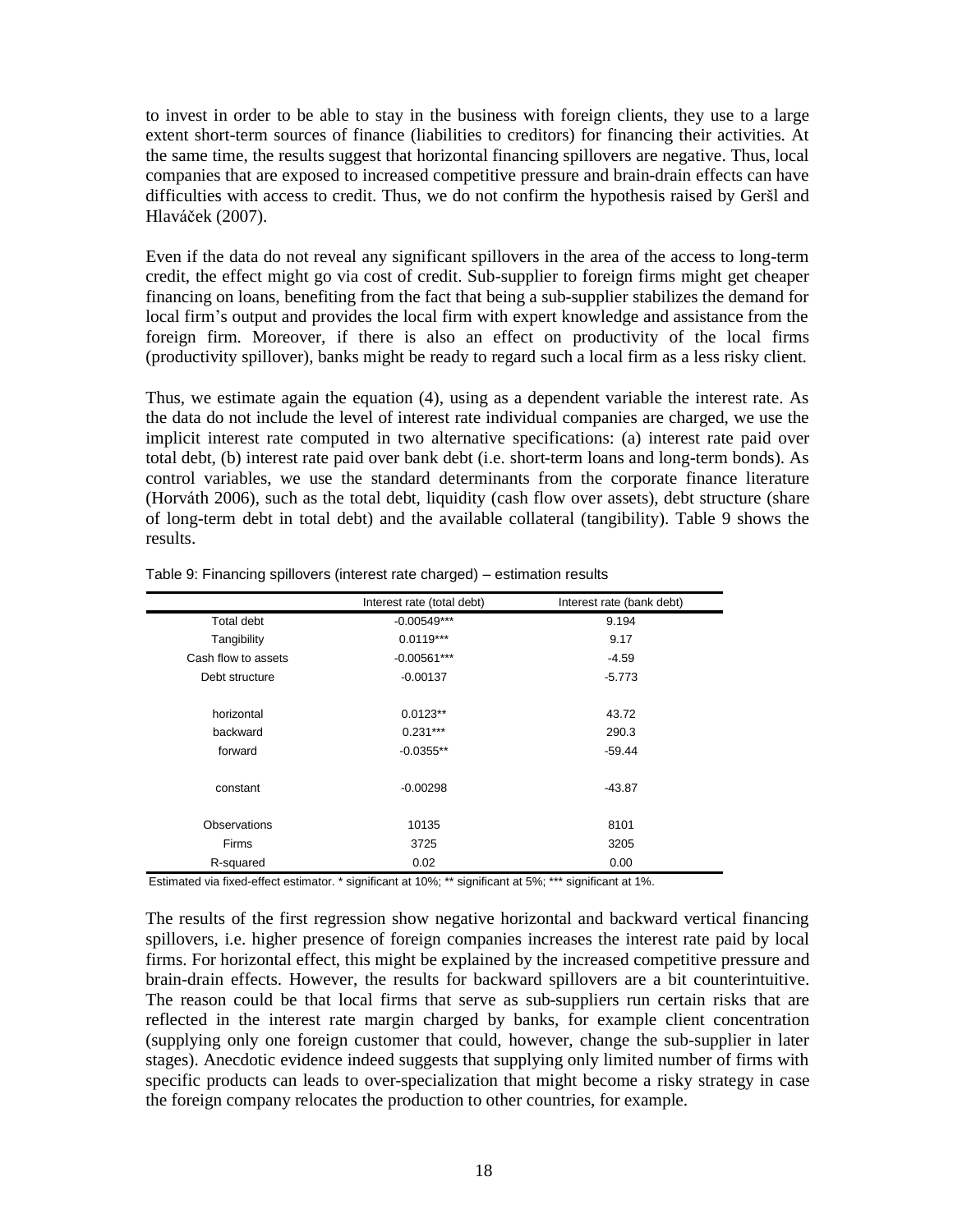#### **9. Conclusions**

The objective of this study has been to analyze three types of possible indirect effects from FDI on local companies in the Czech Republic, namely productivity spillovers, market access spillovers and financing spillovers. The firm-level data on performance and financing of manufacturing companies from the database Amadeus were analyzed in order to detect whether foreign presence in the same sector and in the industries along the production chain has any impact on productivity, export performance, leverage and cost of finance of local firms. Existing literature offers contradictive results, often finding both positive and negative effects.

Our results show that there are important positive productivity spillovers to local firms, both on the horizontal level (in the same industry) as well as on vertical levels (along production chain), but they have a non-linear shape. After the foreign presence reaches a certain threshold, the effects turn negative, a sign of brain-drain or too-high-competition effects. In any case, the vertical spillovers seem to be much more important than horizontal, suggesting that being a sub-supplier pays off.

As to market access spillovers, taking into account the limited information on exports, the results indicate that especially backward market access spillovers are significant. Thus, again, local companies that are engaged in providing supplies and inputs to foreign companies could access new markets via marketing and business networks of their clients.

Finally, we found that foreign presence does not increase the prospects of local companies to access long-term credit or get cheaper financing. On the contrary – foreign presence in the same sector as well as in downstream sectors increases the reliance of local companies on short-term finance (especially liabilities to creditors) and increases the cost of finance. Thus, we do not confirm the hypothesis of Geršl and Hlaváček (2007) that FDI inflows may help local firms to get external finance more easily.

However, all results are of course subject to caution, given the firm-level data limitations as well as imperfect capture of interaction between local and foreign firms. Thus, the effects of FDI inflows on the host economies remains a topic to be further researched more in detail and stays in the agenda of policymakers and economists in today's globalized world.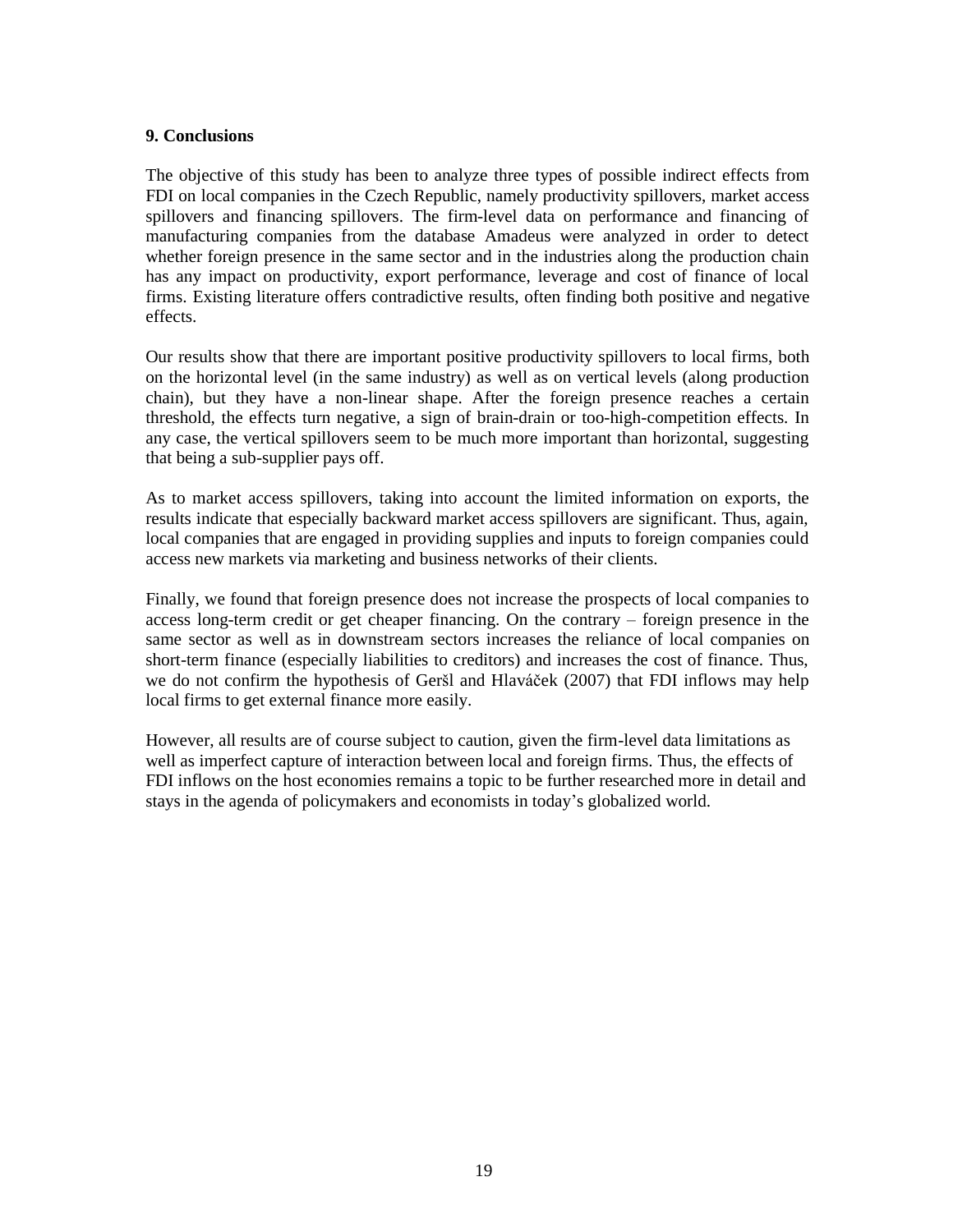#### **References:**

- Aitken, B. Hanson, G. H. Harrison, A. E. (1997): Spillovers, Foreign Investment, and Export Behavior. Journal of International Economics 43, pp. 103-132.
- Aitken, Brian J. Harrison, Ann E. (1999): Do Domestic Firms Benefit from Direct Foreign Investment? Evidence from Venezuela. American Economic Review 89(3), pp. 605-18.
- Arnold, Jens Javorcik, Beata S. Mattoo, Aaditya (2006): Does Services Liberalization Benefit Manufacturing Firms? Evidence from the Czech Republic. Mimeo.
- Ayygari, Meghana Kosová, Renáta (2006): Does FDI facilitate Domestic Entrepreunership? Evidence from the Czech Republic. CERGE, mimeo.
- Bauer, Patrik (2004): Capital Structure Puzzle: Empirical Evidence from Visegrad Countries. Dissertation Thesis, IES FSV UK, Prague.
- Bergin, Paul R. Feenstra, Robert C. Hanson, Gordon H. (2006): Outsourcing and Volatility. University of California at Davis [Mimeo].
- Blalock, Garrick Gertler, Paul J. (2004): Firm Capabilities and Technology Adoption: Evidence from Foreign Direct Investment in Indonesia. Unpublished Paper.
- Blomstrom, Magnus Kokko, Ari (1998): Multinational Corporations and Spillovers. Journal of Economic Surveys Vol. 12 No. 2, pp. 247-277.
- Damijan, Jože Knell, Mark Macjen, Boris Rojec, Matija (2003): Technology Transfer through FDI in Top-10 Transition Countries: How important are Direct Effects, Horizontal and Vertical Spillovers? William Davidson Institute Working Paper No. 549, February 2003.
- European Commission (2003): European Competitiveness Report. EC, DG Enterprise and Industry.
- Fosfuri, Andrea Motta, Massimo Ronde, Thomas (2001): Foreign Direct Investment and Spillovers through Workers' Mobility. Journal of International Economics 53(1), pp. 205-22.
- Geršl, Adam Rubene, Ieva Zumer, Tina (2007): Foreign Direct Investment and Productivity Spillovers in the Central and Eastern European Countries. Proceedings of OeNB Workshops, forthcoming.
- Geršl, Adam (2007): Foreign Banks, Foreign Lending and Cross-Border Contagion: Evidence from the BIS Data. Czech Journal of Economics and Finance 1-2/2007, pp. 27-40.
- Geršl, Adam Hlavá ček, Michal (2007): Foreign direct investment and the Czech corporate sector: potential risks to financial stability. Financial Stability Report 2006, Czech National Bank, pp. 80-88.
- Glass, Amy J. Saggi, Kamal (1998): International Technology Transfer and the Technology Gap. Journal of Development Economics 55, pp. 369-98.
- Horvá th, Roman (2006): Financial Accelerator Effects in the Balance Sheets of Czech Firms. William Davidson Institute Working Paper Number 847, November 2006.
- Jarolím, Martin (2000): Zahraniční investice a produktivita firem. Finance a úvěr 50 (9), pp. 478-487.
- Javorcik, Beata S. (2004): Does Foreign Direct Investment Increase Productivity of Domestic Firsm? In Search of Spillovers Through Backward Linkages. American Economic Review 94 (3), pp. 605-627.
- Javorcik, Beata S. Spatareanu, Mariana (2003): To Share or not to Share: Does Local Participation Matter for Spillovers from Foreign Direct Investment. The World Bank Policy Research Working Paper Series No. 3118.
- Jones, Jonathan Wren, Colin (2006): Foreign Direct Investment and the Regional Economy. Ashgate Publishing, Aldershot.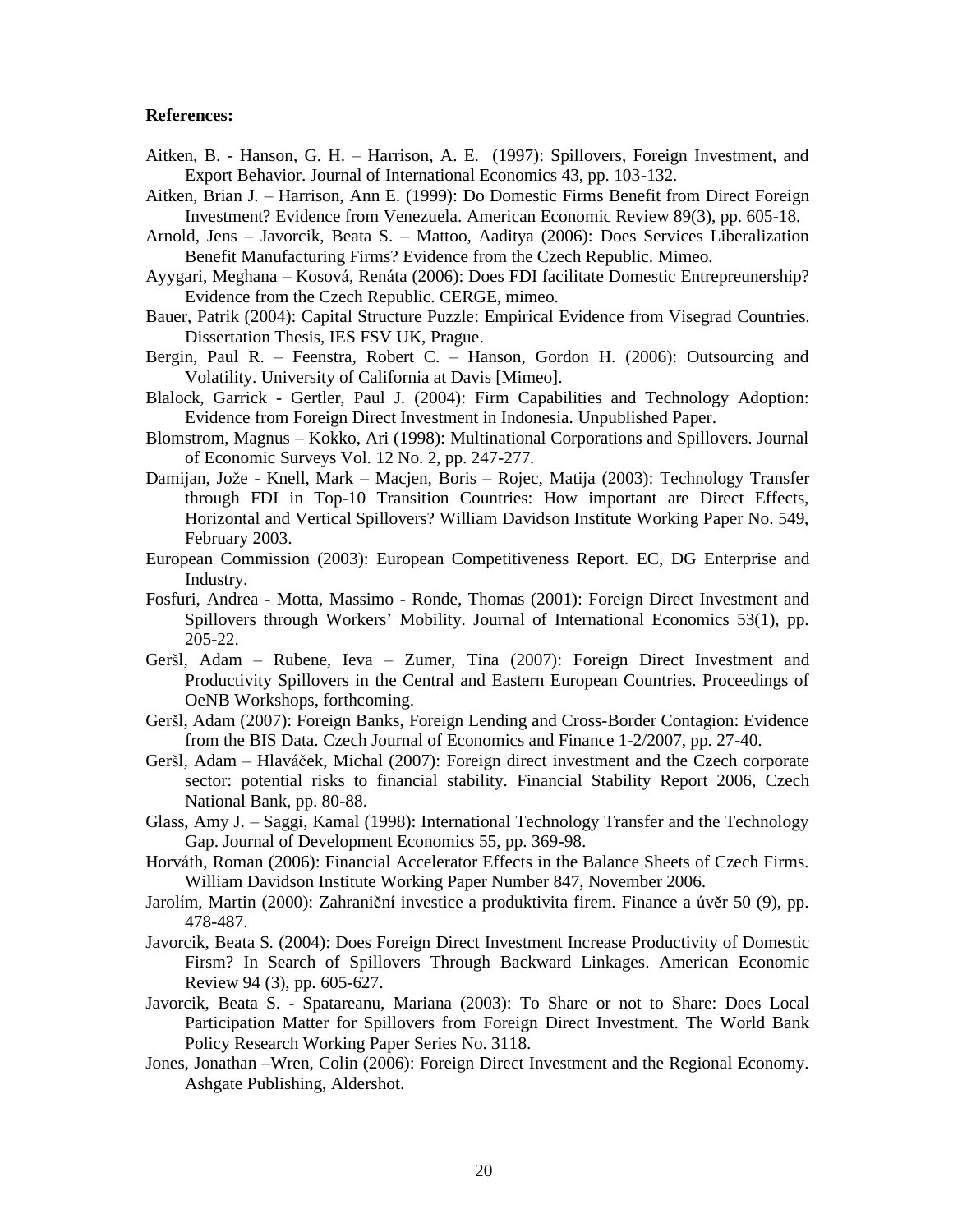- Kinoshita, Yuko (2001): R&D and Technology Spillovers through FDI: Innovation and Absorptive Capacity. CEPR Discussion Paper 2775.
- Kokko, Ari (1992): Foreign direct investment, host country characteristics, and spillovers. PhD thesis, EFI/Stockholm School of Economics, Stockholm.
- Levinsohn, James Petrin, Amil (2003): Estimating Production Functions Using Inputs to Control for Unobservables. Review of Economic Studies 70 (2), pp. 317-342.
- Levinsohn, James Petrin, Amil Poi, Brian P. (2003): Production Function Estimation in Stata Using Inputs to Control For Unobservables. Stata Journal.
- Merlevede, Bruno Schoors, Koen (2005): Conditional Spillovers from FDI Within and Between Sectors: Evidence from Romania. Mimeo
- Merlevede, Bruno Schoors, Koen (2006): FDI and the Consequences: Towards more complete capture of spillover effects. Ghent University Working Paper 372/2006, March 2006.
- Olley, Steven G. Pakes, Ariel (1996): The Dynamics of Productivity in the Telecommunications Equipment Industry. Econometrica 64 (6), pp. 1263-97.
- Rajan, R.G. Zingales, L. (1995): What do we know about capital structure? Some evidence from international data. Journal of Finance 50, pp. 1421-1460.
- Schoors, Koen van der Tol, Bartoldus (2002): Foreign Direct Investment Spillovers within and between Sectors: Evidence from Hungarian Data. Ghent University Working Paper No. 02/157.
- Torlak, Elvisa (2004): Foreign Direct Investment, Technology Transfer, and Productivity Growth in Transition Countries: Empirical Evidence from Panel Data. Georg-August-Universität Göttingen Discussion Paper No. 26.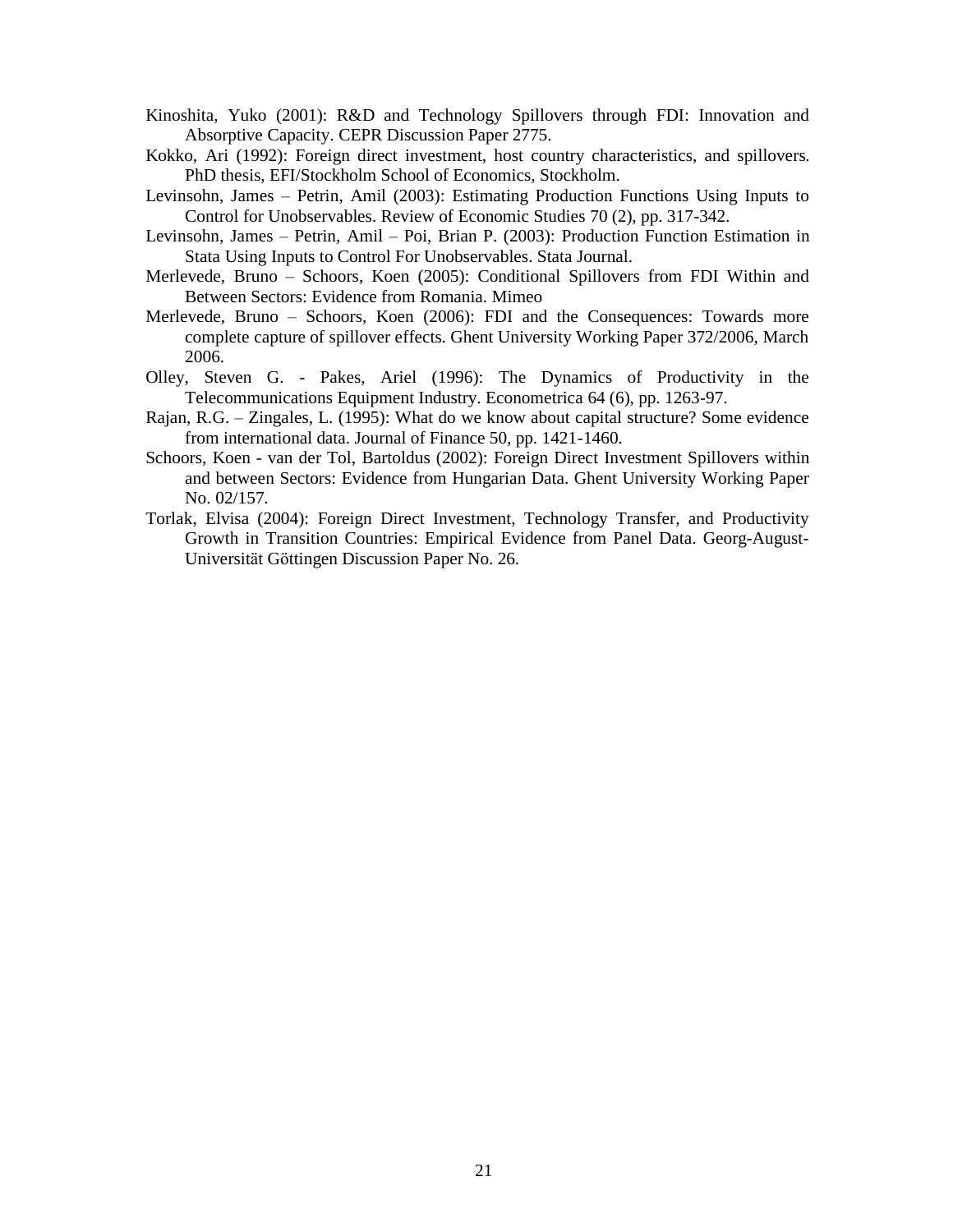### IES Working Paper Series

#### **2007**

- 1. Roman Horváth : *Estimating Time-Varying Policy Neutral Rate in Real Time*
- 2. Filip Ž ikeš : *Dependence Structure and Portfolio Diversification on Central European Stock Markets*
- 3. Martin Gregor : *The Pros and Cons of Banking Socialism*
- 4. František Turnovec : *Doch<sup>á</sup> zí k re<sup>á</sup> lné diferenciaci ekonomický ch vysokoškolský ch*  vzdělávacích institucí na výzkumně zaměřené a výukově zaměřené?
- 5. Jan Á mos Víšek : *The Instrumental Weighted Variables. Part I. Consistency*
- 6. Jan Ámos Víšek : The *Instrumental Weighted Variables. Part II.*  $\sqrt{n}$   *consistency*
- 7. Jan Á mos Víšek : *The Instrumental Weighted Variables. Part III. Asymptotic Representation*
- 8. Adam Geršl : *Foreign Banks, Foreign Lending and Cross-Border Contagion: Evidence from the BIS Data*
- 9. Miloslav Vošvrda, Jan Kodera *: Goodwin's Predator-Prey Model with Endogenous Technological Progress*
- 10. Michal Bauer, Julie Chytilová : *Does Education Matter in Patience Formation? Evidence from Ugandan Villages*
- 11. Petr Jakubík *: Credit Risk in the Czech Economy*
- 12. Kamila Fialová *: Minim<sup>á</sup> lní mzda: vý voj a ekonomické souvislosti v Č eskérepublice*
- 13. Martina Mysíková *: Trh pr<sup>á</sup> ce žen: Gender pay gap a jeho determinanty*
- 14. Ondřej Schneider : *The EU Budget Dispute – A Blessing in Disguise?*
- 15. Jan Zápal : *Cyclical Bias in Government Spending: Evidence from New EU Member Countries*
- 16. Alexis Derviz : *Modeling Electronic FX Brokerage as a Fast Order-Driven Market under Heterogeneous Private Values and Information*
- 17. Martin Gregor : *Rozpočtová pravidla a rozpočtový proces: teorie, empirie a realita Č esk<sup>é</sup> republiky*
- 18. Radka Štiková *: Modely politického cyklu a jejich testov<sup>á</sup> ní na podmínk<sup>á</sup> ch Č R*
- 19. Martin Gregor, Lenka Gregorová : *Inefficient centralization of imperfect complements*
- 20. Karel Janda *: Instituce st<sup>á</sup> tníúvěrové podpory v Č eskérepublice*
- 21. Martin Gregor : *Markets vs. Politics, Correcting Erroneous Beliefs Differently*
- 22. Ian Babetskii, Fabrizio Coricelli, Roman Horváth : *Measuring and Explaining Inflation Persistence: Disaggregate Evidence on the Czech Republic*
- 23. Milan Matejašák, Petr Teplý : *Regulation of Bank Capital and Behavior of Banks: Assessing the US and the EU-15 Region Banks in the 2000-2005 Period*
- 24. Julie Chytilová, Michal Mejstřík : *European Social Models and Growth: Where are the Eastern European countries heading?*
- 25. Mattias Hamberg, Jiri Novak : *On the importance of clean accounting measures for the tests of stock market efficiency*
- 26. Magdalena Morgese Borys, Roman Horváth : *The Effects of Monetary Policy in the Czech Republic: An Empirical Study*
- 27. Kamila Fialová, Ondřej Schneider : *Labour Market Institutions and Their Contribution to Labour Market Performance in the New EU Member Countries*